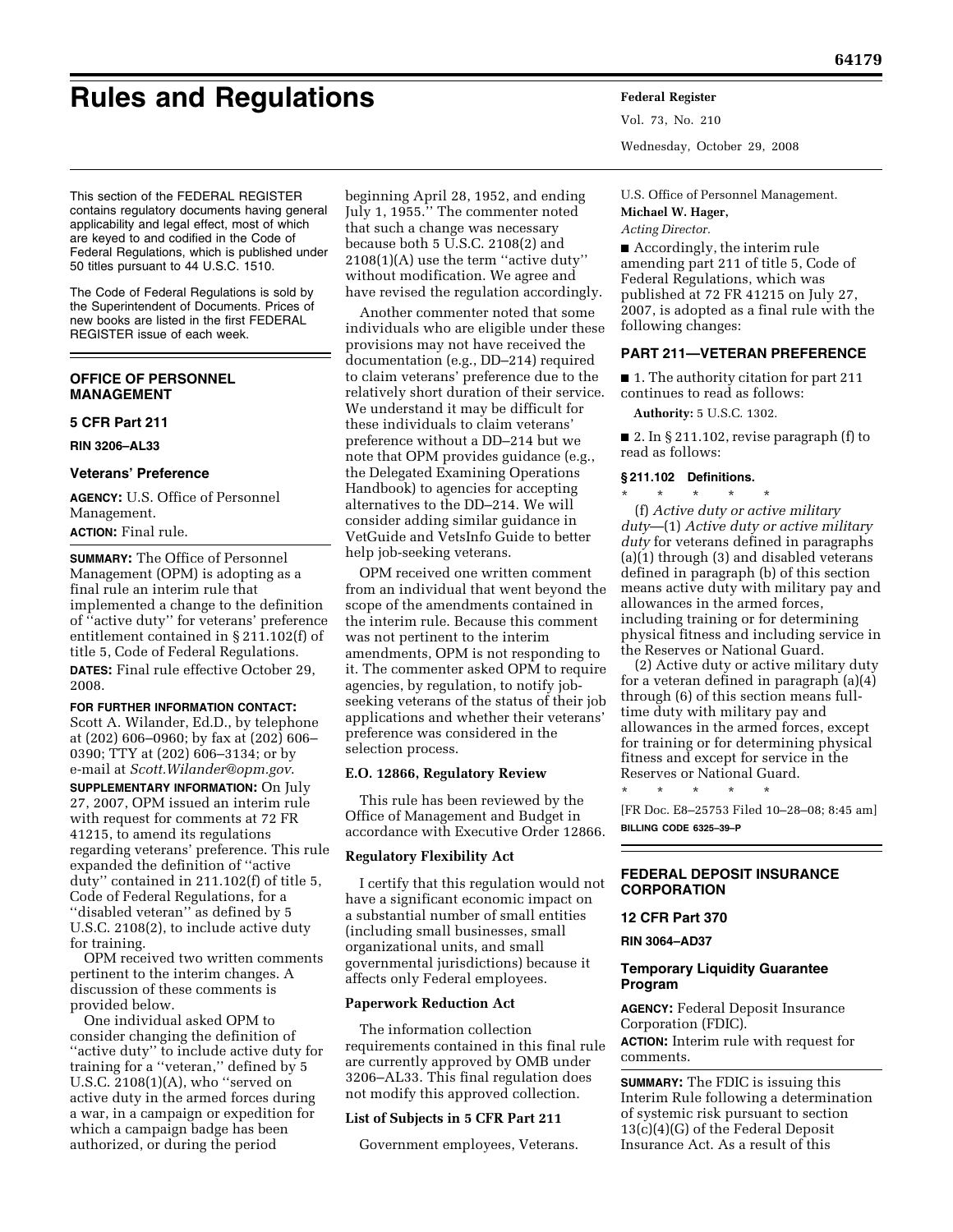systemic risk determination, and in an effort to avoid or mitigate serious adverse effects on economic conditions or financial stability, the FDIC is establishing the Temporary Liquidity Guarantee Program. As further described in the Interim Rule, the Temporary Liquidity Guarantee Program has two primary components: the Debt Guarantee Program, by which the FDIC will guarantee the payment of certain newly-issued senior unsecured debt, and the Transaction Account Guarantee Program, by which the FDIC will guarantee certain noninterest-bearing transaction accounts.

**DATES:** The Interim Rule becomes effective on October 23, 2008, except for paragraphs  $(h)(2)$  and  $(h)(3)$  of  $\S 370.5$ which will become effective December 1, 2008. Coverage under the Temporary Liquidity Guarantee Program was established by the Board of Directors of the FDIC as of October 14, 2008. Comments on the rule must be received by November 13, 2008.

**ADDRESSES:** You may submit comments on the Interim Rule, by any of the following methods:

• *Agency Web Site: http:// [www.FDIC.gov/regulations/laws/](http://www.FDIC.gov/regulations/laws/federal/notices.html)  federal/notices.html.* Follow instructions for submitting comments on the Agency Web Site.

• *E-mail: [Comments@FDIC.gov.](mailto:Comments@FDIC.gov)*  Include RIN # 3064–AD37 on the subject line of the message.

• *Mail:* Robert E. Feldman, Executive Secretary, Attention: Comments, Federal Deposit Insurance Corporation, 550 17th Street, NW., Washington, DC 20429.

• *Hand Delivery:* Comments may be hand delivered to the guard station at the rear of the 550 17th Street Building (located on F Street) on business days between 7 a.m. and 5 p.m.

*Instructions:* All comments received will be posted generally without change to *[http://www.fdic.gov/regulations/laws/](http://www.fdic.gov/regulations/laws/federal/propose.html)  federal/propose.html,* including any personal information provided.

**FOR FURTHER INFORMATION CONTACT:**  Diane Ellis, Associate Director, Financial Risk Management, Division of Insurance and Research, (202) 898–8978 or *[dellis@fdic.gov;](mailto:dellis@fdic.gov)* William V. Farrell, Manager, Assessment Operations Section, Division of Finance, (703) 562– 6168 or *[wfarrell@fdic.gov;](mailto:wfarrell@fdic.gov)* Donna Saulnier. Manager, Assessment Policy Section, Division of Finance, (703) 562– 6167 or *[dsaulnier@fdic.gov;](mailto:dsaulnier@fdic.gov)* Richard Bogue, Counsel, Legal Division, (202) 898–3726 or *[rbogue@fdic.gov;](mailto:rbogue@fdic.gov)* Robert Fick, Counsel, Legal Division, (202) 898–8962 or *[rfick@fdic.gov;](mailto:rfick@fdic.gov)* A. Ann Johnson, Counsel, Legal Division, (202) 898–3573 or *[aajohnson@fdic.gov;](mailto:aajohnson@fdic.gov)* Gail

Patelunas, Deputy Director, Division of Resolutions and Receiverships, (202) 898–6779 or *[gpatelunas@fdic.gov;](mailto:gpatelunas@fdic.gov)* John Corston, Associate Director (Large Bank Supervision), Division of Supervision and Consumer Protection, (202) 898– 6548 or *[jcorston@fdic.gov;](mailto:jcorston@fdic.gov)* Serena L. Owens, Associate Director, Supervision and Applications Branch, Division of Supervision and Consumer Protection, (202) 898–8996 or *[sowens@fdic.gov.](mailto:sowens@fdic.gov)*  **SUPPLEMENTARY INFORMATION:** 

### **I. Background**

In light of the unprecedented disruption in the nation's credit markets, the Congress, the Department of the Treasury, and the Federal Deposit Insurance Corporation (FDIC), along with other federal banking regulators, have taken steps to preserve the nation's confidence in its financial institutions and in the American and global economy. Congress recently passed the Emergency Economic Stabilization Act of 2008; 1 the Department of the Treasury provided for capital injections into banks; the Board of Governors of the Federal Reserve System made available commercial paper facilities; Congress temporarily raised deposit insurance limits and the FDIC issued interim regulations accordingly.2 Nonetheless, many insured depository institutions have responded to the market turmoil by retaining cash and severely tightening their lending standards. Disruptions in money markets have significantly impaired the ability of creditworthy companies to issue commercial paper, particularly at longer maturities. Interest rates on commercial paper continue to be extremely high. Issuances of residential and commercial mortgage-backed securities in the first half of 2008 have fallen by more than 90 percent from levels one year ago, and issuances of asset-backed securities have fallen 68 percent over the same period. As a result of this market volatility, economic concern has intensified, and short-term funding markets have slowed significantly.

FDIC analysis suggests that a five percent reduction in uninsured deposits would reduce Gross Domestic Product growth by 1.2 percent per year in a normal economy and 2.0 percent per year in a stressed economy. With U.S. economic growth currently stressed, a run of this magnitude could result in, or deepen and prolong, recession. FDIC data indicate rapid and substantial outflows of uninsured deposits from institutions that are perceived to be

stressed. The systemic nature of this threat is further evidenced by the increasing number of bank failures.

#### **II. Systemic Risk Determination**

The severity of today's financial conditions affects more than just a single insured depository institution: the financial stability of a significant number of financial institutions is being threatened, and the nation's entire financial system appears to be at risk.

Section 141 of the Federal Deposit Insurance Corporation Improvement Act of 1991 (FDICIA) 3 added section 13(c)(4)(G) to the Federal Deposit Insurance Act (FDI Act). 12 U.S.C.  $1823(c)(4)(G)$ . That section provides a blueprint that authorizes action by the Federal government in circumstances involving such systemic risk. This provision permits the FDIC to take action or provide assistance as necessary to avoid or mitigate the effects of the perceived risks, following a recommendation of the existence of systemic risk by the Board, with the written concurrence of the Board of Governors of the Federal Reserve System (FRB) and an eventual determination of systemic risk by the Secretary of the Treasury (after consultation with the President).

The Secretary of the Treasury (after consultation with the President) made a determination of systemic risk following receipt of the written recommendation of the Board on October 13, 2008, along with the written recommendation of the FRB, in accordance with section  $13(c)(4)(G)$  to the FDI Act. 12 U.S.C.  $1823(c)(4)(G)$ . The determination of systemic risk allowed the FDIC to take certain actions to avoid or mitigate serious adverse effects on economic conditions and financial stability. The FDIC announced a number of initiatives aimed at reducing the systemic risks that exist in the market, specifically relating to noninterest-bearing transaction accounts at insured depository institutions and senior unsecured debt of insured depository institutions and most U.S. holding companies of such insured depository institutions. Collectively these initiatives are described more fully in the Interim Rule that follows, and are referred to as the FDIC's Temporary Liquidity Guarantee Program (TLG Program).

In making its written recommendation regarding systemic risk and providing for the TLG Program, the Board reviewed a number of factors concerning current economic conditions and the nation's troubled financial

<sup>1</sup>Public Law No. 110–343 (Oct. 3, 2008).

<sup>2</sup> 73 FR 61658 (Oct. 17, 2008). 3Public Law No. 102–242 (Dec. 19, 1991).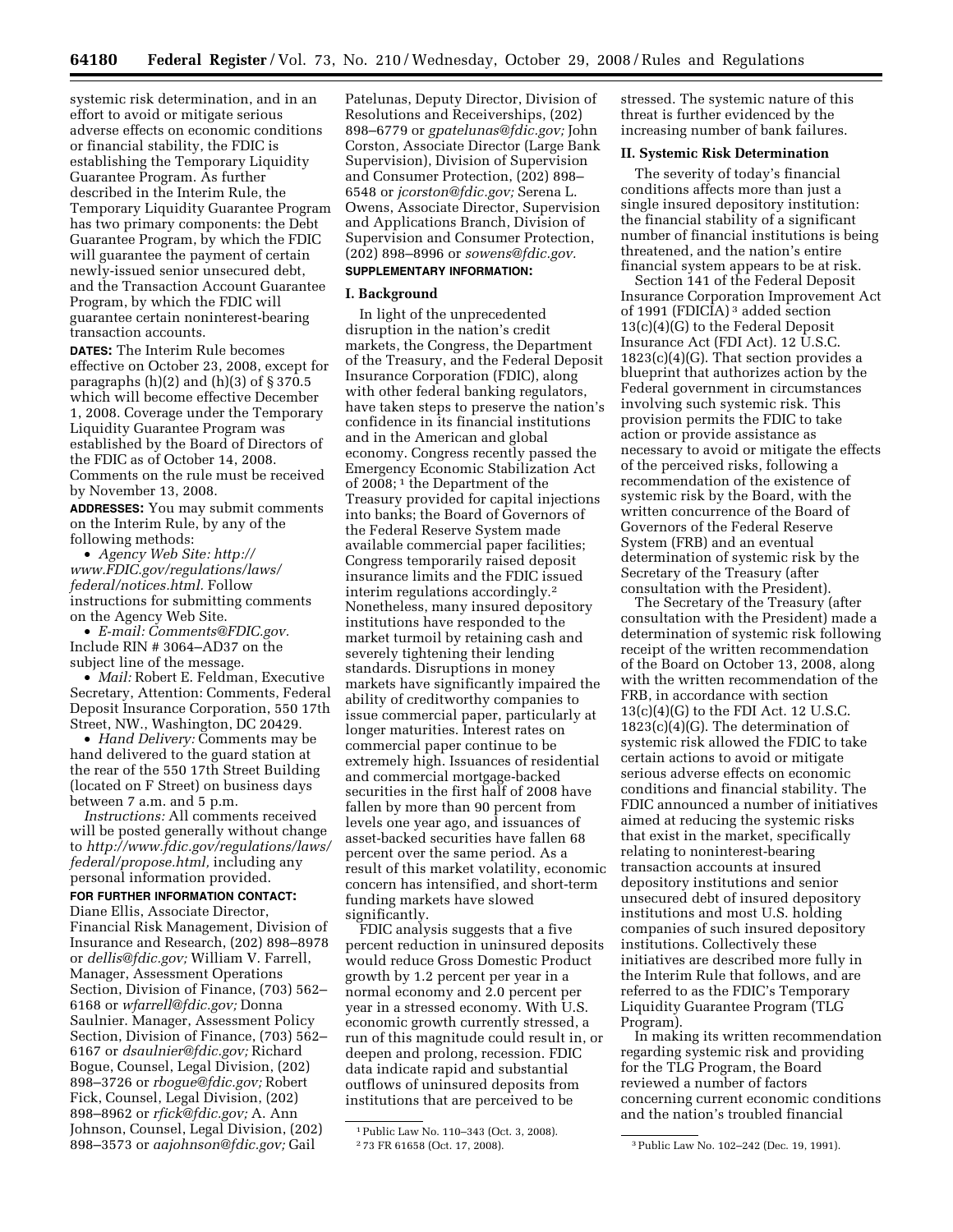stability. Among the economic factors that the Board considered in making its determination were unduly tightened lending standards and terms, decreased borrowing, rapid outflows of deposits, reduced issuances of commercial paper and asset- and mortgage-backed securities, decreased and costly alternative funding mechanisms, and a lack of confidence in financial institutions based on embedded and uncertain balance sheet losses.

#### **III. Authority To Implement the TLG Program**

In addition to the authority granted to the FDIC by the systemic risk determination made under Section 13(c)(4) of the FDI Act, 12 U.S.C. 1823(c)(4), as described above, the FDIC is authorized under Section 9(a) Tenth of the FDI Act, 12 U.S.C. 1819(a)Tenth, to prescribe, by its Board of Directors, such rules and regulations as it may deem necessary to carry out the provisions of the FDI Act. The Board has determined that this Interim Rule is necessary to implement the TLG Program. Similarly the FDIC has authority to adopt regulations governing the operations of its receiverships pursuant to Section 11(d)(1) of the FDI Act, 12 U.S.C. 1821(d)(1) and the broad authority granted by 12 U.S.C.  $1823(c)(1)$ .

#### **IV. The Interim Rule**

The TLG Program described in the Interim Rule will address the systemic risk recognized by the FDIC and the other agencies. The TLG Program is designed to preserve confidence and encourage liquidity in the banking system in order to ease lending to creditworthy businesses and consumers. The TLG Program is a voluntary and time-limited program that will be funded through special fees without reliance on taxpayer funding. Subject to the conditions set forth in the regulation, the program consists of two basic components: A temporary guarantee of newly-issued senior unsecured debt (the Debt Guarantee Program) and a temporary unlimited guarantee of funds in noninterestbearing transaction accounts at FDICinsured institutions (the Transaction Account Guarantee Program). At the expiration of the TLG Program, if funds remain after the FDIC has satisfied all eligible claims, the surplus funds will remain in the Deposit Insurance Fund and will be included in the future calculation of the reserve ratio.

The following entities are eligible to participate in the program subject to any restrictions that might be imposed by the FDIC in consultation with the

primary regulator: FDIC-insured depository institutions, any U.S. bank holding company or financial holding company, and any U.S. savings and loan holding company that either engages only in activities that are permissible for financial holding companies to conduct under section (4)(k) of the Bank Holding Company Act of 1956 (BHCA) or has at least one insured depository institution subsidiary that is the subject of an application that was pending on October 13, 2008, pursuant to section 4(c)(8) of the BHCA, or any affiliate of these entities approved by the FDIC after a written request made by, and the positive recommendation of, the appropriate Federal banking agency. (eligible entities). To be an eligible entity and issue guaranteed debt pursuant to the Debt Guarantee Program, a bank or savings and loan holding company must have at least one chartered, insured, and operating bank or savings association within its holding company structure.

The TLG Program became effective on October 14, 2008. For the first 30 days of the program, all eligible entities are covered under the TLG Program, and the guarantees provided by the TLG Program will be offered at no cost to eligible entities. On or before November 12, 2008, however, eligible entities must inform the FDIC whether they will optout of the TLG Program, and they may notify the FDIC on or before that date of their intent to participate in the program. If an eligible entity opts out of the TLG Program, the FDIC's guarantee of its newly-issued senior unsecured debt and noninterest-bearing transaction deposit accounts will expire at the earlier of 11:59 pm EST on November, 12, 2008, or at the time of the FDIC's receipt of the eligible entity's opt-out decision, regardless of the term of the instrument. An eligible entity that chooses not to opt out of either or both programs will become a participating entity in the program.

An eligible entity may elect to opt out of either the Debt Guarantee Program or the Transaction Account Guarantee Program or of both components of the TLG Program. All eligible entities within a U.S. Banking Holding Company or a U.S. Savings and Loan Holding Company structure must make the same decision regarding continued participation in each component of the TLG Program or none of the members of the holding company structure will be eligible for participation in that component of the TLG Program.

In order to notify depositors and lenders when they are dealing with an institution that is covered by the TLG Program, an eligible entity's decision to

opt out of either component of the TLG Program will be made publicly available. The FDIC will maintain and will post on its Web site a list of those entities that have opted out of either or both components of the TLG Program. Each eligible entity must make clear to relevant parties whether or not it has chosen to participate in either or both components of the TLG Program. Eligible entities that do not opt out of the Debt Guarantee Program on or before November 12, 2008, will be unable to select which newly issued senior unsecured debt is guaranteed debt as they issue such debt. All senior unsecured debt issued during the initial 30-day period by the participating entity will become guaranteed debt as and when issued.

If an eligible entity remains in the Debt Guarantee Program of the TLG Program, it must clearly disclose to interested lenders and creditors, in writing and in a commercially reasonable manner, what debt it is offering and whether the debt is guaranteed under this program. Debt guaranteed by the FDIC under the Debt Guarantee Program, must be clearly identified as ''guaranteed by the FDIC'' and properly disclosed to creditors.

If an eligible entity remains in the Transaction Account Guarantee Program, the participating entity must prominently disclose in writing at its main office and at all branches at which deposits are taken its decision to participate in or opt-out of the Transaction Account Guarantee Program. These disclosures must be provided in simple, readily understandable text indicating the institution's participation or nonparticipation in the Transaction Account Guarantee Program. The disclosure must clearly state whether or not covered noninterest-bearing transaction accounts are fully insured by the FDIC. If the institution uses sweep arrangements or takes other actions that result in funds in a noninterest-bearing transaction account being transferred to or reclassified as an interest-bearing account or a nontransaction account, the institution also must disclose those actions to the affected customers and clearly advise them in writing that such actions will void the transaction account guarantee.

#### *A. The Debt Guarantee Program*

The Debt Guarantee Program temporarily will guarantee all newlyissued senior unsecured debt up to prescribed limits that is issued by participating entities on or after October 14, 2008, through and including June 30, 2009. As a result, the unpaid balance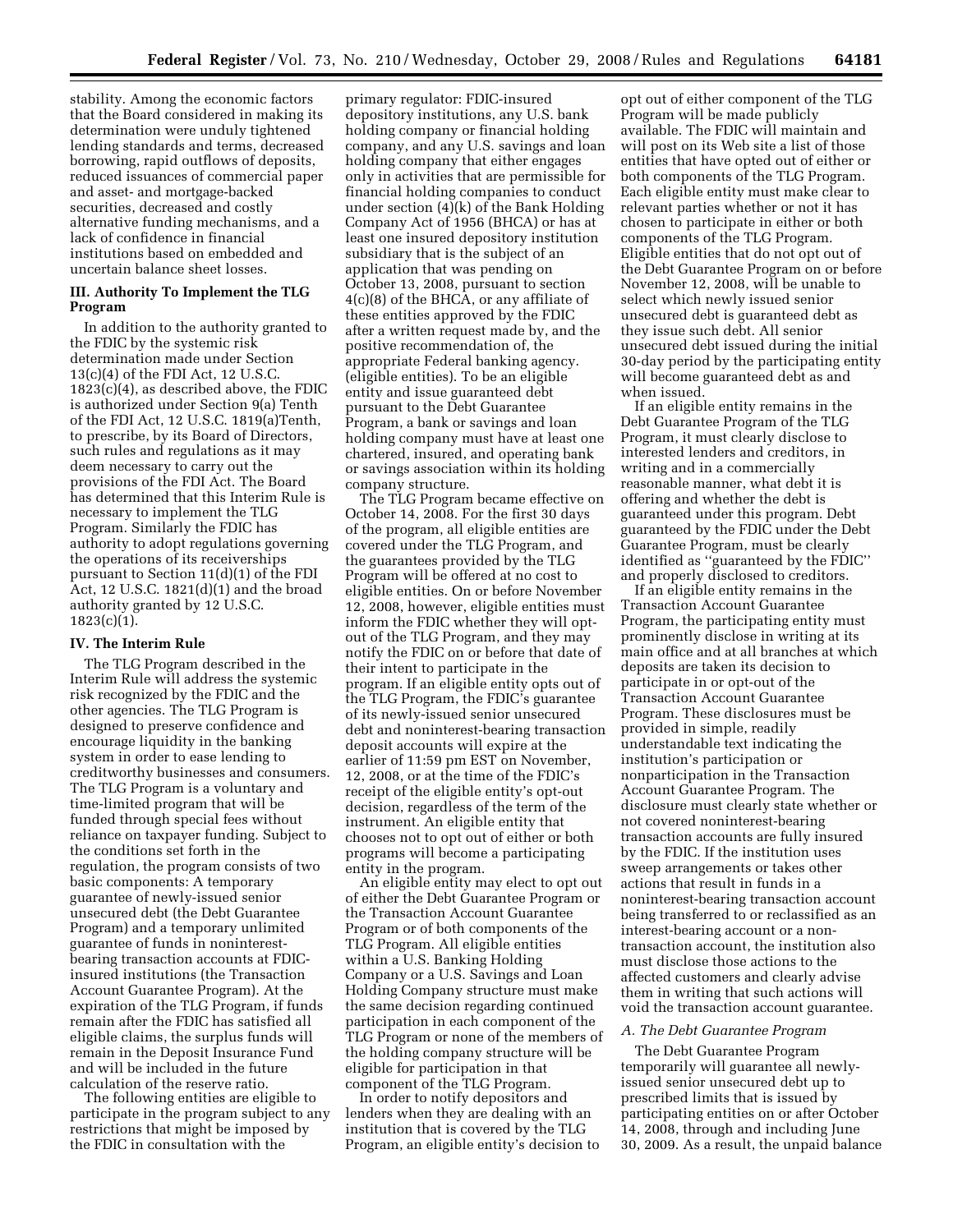of this newly-issued senior unsecured debt will be paid by the FDIC upon the failure of the issuing institution or the filing of a bankruptcy petition with respect to the issuing holding company. As more fully explained in the interim rule, senior unsecured debt includes, without limitation, federal funds purchased, promissory notes, commercial paper, unsubordinated unsecured notes, certificates of deposit standing to the credit of a bank, bank deposits in an international banking facility (IBF) of an insured depository institution, and Eurodollar deposits standing to the credit of a bank. Senior unsecured debt may be denominated in foreign currency. The term ''bank'' means an insured depository institution or a depository institution regulated by a foreign bank supervisory agency. To be eligible for the Debt Guarantee Program, senior unsecured debt must be noncontingent. It must be evidenced by a written agreement, contain a specified and fixed principal amount to be paid on a date certain, and not be subordinated to another liability.

The primary purpose of the Debt Guarantee Program is to provide liquidity to the inter-bank lending market and promote stability in the unsecured funding market for banks. The purpose is not to encourage innovative, exotic or complex funding structures or to protect lenders who make high-risk loans in hopes of high returns. Thus, for purposes of the Debt Guarantee Program, senior unsecured debt excludes, for example, obligations from guarantees or other contingent liabilities, derivatives, derivative-linked products, debt paired with any other security, convertible debt, capital notes, the unsecured portion of otherwise secured debt, negotiable certificates of deposit, and deposits in foreign currency and Eurodollar deposits that represent funds swept from individual, partnership or corporate accounts held at insured depository institutions. Also excluded are loans to affiliates, including parents and subsidiaries, or to institution affiliated parties, including controlling shareholders, directors, and officers.

Eligible debt must be issued on or before June 30, 2009. For eligible debt issued by that date, the FDIC will provide the guarantee coverage for such debt until the earlier of the maturity date of the debt or until June 30, 2012. This final effective date for coverage is absolute; coverage will expire at 11:59 p.m. EST on June 30, 2012, regardless of whether the liability has matured at that time. If an eligible entity chooses to opt out of the Debt Guarantee Program, the FDIC's debt guarantee will terminate on

the earlier of 11:59 p.m. EST p.m. on November 12, 2008, or at the time of the eligible entity's opt-out decision. In order for the newly-issued senior unsecured debt to be guaranteed, the debt instrument must be clearly identified in writing in a commercially reasonable manner on the face of any documentation as ''guaranteed by the FDIC,'' and this fact must be properly disclosed to the creditors. The Debt Guarantee Program will not apply to debt that is contractually subordinated to other debt of the entity.

The FDIC will temporarily guarantee newly issued unsubordinated debt in a total amount up to 125 percent of the par or face value of senior unsecured debt outstanding, excluding debt extended to affiliates, as of September 30, 2008, that is scheduled to mature on or before June 30, 2009. This maximum guaranteed amount will be calculated for each individual participating entity within a holding company structure. Under procedures to be detailed shortly, the FDIC will require that each participating entity calculate its outstanding senior unsecured debt as of September 30, 2008, and provide that information—even if the amount of the senior unsecured debt is zero—to the FDIC.

The 125 percent limit may be adjusted for certain participating entities if the FDIC, in consultation with any appropriate Federal banking agency, determines it is necessary. Additionally, after written request and positive recommendation by the appropriate Federal banking agency, the FDIC, in its sole discretion and on a case-by-case basis, may allow an affiliate of a participating entity to take part in the Debt Guarantee Program. The FDIC may grant a participating entity authority to temporarily exceed the 125 percent limitation or limit a participating entity to less than 125 percent. These decisions will be made on a case-bycase basis.

A participating entity may not represent that its debt is guaranteed by the FDIC if it does not comply with the rules governing the Debt Guarantee Program. If the issuing entity has opted out of the Debt Guarantee Program, it may no longer represent that its newlyissued debt is guaranteed by the FDIC. Similarly, once an entity has reached its 125 percent limit, it may not represent that any additional debt is guaranteed by the FDIC, and must specifically disclose that such debt is not guaranteed.

After consultation with a participating entity's appropriate Federal banking agency, the FDIC may determine in its discretion that the entity shall not be

permitted to participate in the TLG Program. Termination of participation will have only a prospective effect, and the entity must notify its customers and creditors that it is no longer issuing guaranteed debt.

Entities who choose to participate in the Debt Guarantee Program and who issue guaranteed debt agree to supply information requested by the FDIC, as well as to be subject to FDIC on-site reviews as needed after consultation with the appropriate Federal banking agency to determine compliance with the terms and requirements of the Debt Guarantee Program. Participating entities also agree that they will be bound by the FDIC's decisions, in consultation with the appropriate federal banking agency, regarding the management of the TLG Program.

The FDIC's agreement arising from the Debt Guarantee Program in no way exempts any participating entity from complying with federal and state securities laws and with any other applicable laws.

# *B. The Transaction Account Guarantee Program*

Under the Transaction Account Guarantee Program, the FDIC has provided a temporary full guarantee for funds held at FDIC-insured depository institutions in noninterest-bearing transaction accounts above the existing deposit insurance limit. The FDIC anticipates that these accounts will include payment-processing accounts, such as payroll accounts, frequently used by an insured depository institution's business customers, and further anticipates that the Transaction Account Guarantee Program will stabilize these and other similar accounts. This coverage became effective on October 14, 2008, and will continue through December 31, 2009 (assuming that the insured depository institution does not opt out of this component of the TLG Program).

Under the Interim Rule, a ''noninterest-bearing transaction account'' is defined as a transaction account with respect to which interest is neither accrued nor paid and on which the insured depository institution does not reserve the right to require advance notice of an intended withdrawal. This definition encompasses traditional demand deposit checking accounts that allow for an unlimited number of deposits and withdrawals at any time. It also encompasses official checks issued by an insured depository institution. This definition, however, does not encompass negotiable order of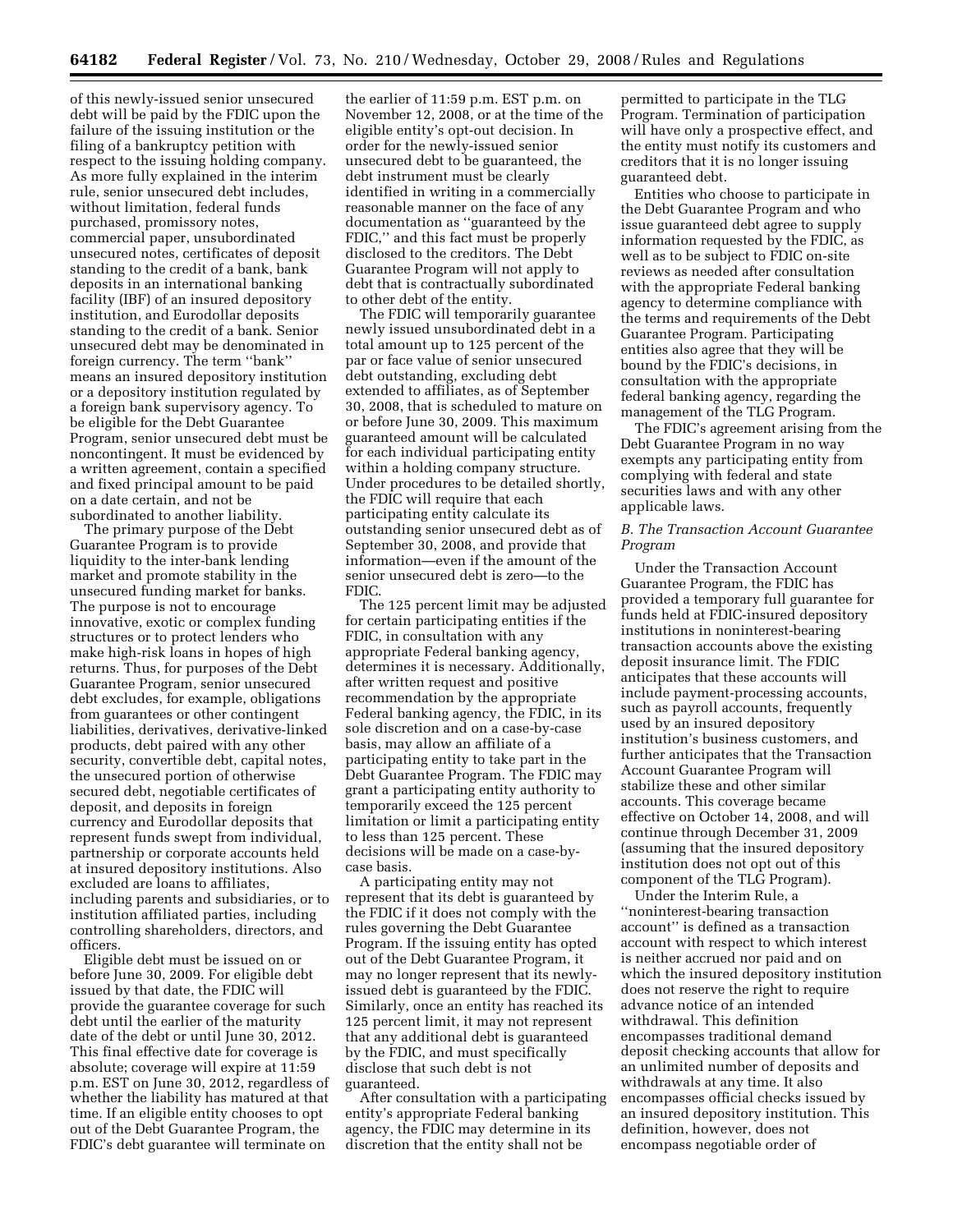withdrawal (NOW) accounts or money market deposit accounts (MMDAs).

Depository institutions sometimes waive fees or provide fee-reducing credits for customers with checking accounts. Such account features do not prevent an account from qualifying under the Transaction Account Guarantee Program as a noninterestbearing transaction account, as long as the account otherwise satisfies the definition.

The guarantee provided for noninterest-bearing transaction accounts is in addition to and separate from the coverage provided under the FDIC's general deposit insurance regulations at 12 CFR Part 330. Although the unlimited coverage for noninterestbearing transaction accounts under the TLG Program is intended primarily to apply to transaction accounts held by businesses, it applies to all such accounts held by any depositor. Thus, for example, if a consumer has a \$250,000 certificate of deposit and a noninterest-bearing checking account for \$50,000, he or she would be fully insured for \$300,000 (assuming the depositor has no other funds at the same institution). First, coverage of \$250,000 would be provided for the certificate of deposit under the FDIC's general rules for deposit insurance coverage. *See* 12 CFR 330.1(n) (providing that the standard maximum deposit insurance amount is \$250,000 through December 31, 2009). Separately, full coverage of the \$50,000 checking account would be provided under the Transaction Account Guarantee Program.

The Interim Rule includes a provision relating to sweep accounts. Under this provision, the FDIC will treat funds in sweep accounts in accordance with the usual rules and procedures for determining sweep balances at a failed depository institution. Under these procedures, funds may be swept or transferred from a noninterest-bearing transaction account to another type of deposit or nondeposit account. The FDIC will treat the funds as being in the account to which the funds were transferred. An exception will exist, however, for funds swept from a noninterest-bearing transaction account to a noninterest-bearing savings account. Such swept funds will be treated as being in a noninterest-bearing transaction account. As a result of this treatment funds swept into a noninterest-bearing savings account will be guaranteed by the Transaction Account Guarantee Program.

#### *C. Fees for the TLG Program*

Beginning on November 13, 2008, any eligible entity that has not chosen to opt

out of the debt guarantee program will be assessed fees for continued coverage. All eligible debt issued from October 14, 2008 (and still outstanding on November 13, 2008), through June 30, 2009, will be charged an annualized fee equal to 75 basis points multiplied by the amount of debt issued, and calculated for the maturity period of that debt or June 30, 2012, whichever is earlier. The fee charged will take into account that no fees will be charged during the first 30 days of the program. If any participating entity issues eligible debt guaranteed by the Debt Guarantee Program, the participating entity's assessment will be based on the total amount of debt issued and the maturity date at issuance. If the guaranteed debt is ultimately retired before its scheduled maturity, fees will not be refunded.

If an eligible entity does not opt out, all newly-issued senior unsecured debt up to the maximum amount will become guaranteed as and when issued. Participating entities are prohibited from issuing guaranteed debt in excess of the maximum amount for the institution. Participating entities are also prohibited from issuing nonguaranteed debt until the maximum allowable amount of guaranteed debt has been issued. A participating entity can then issue non-guaranteed debt in any amount and for any maturity. If a participating entity nonetheless issues debt identified as ''guaranteed by the FDIC'' in excess of the limit established by the FDIC, it will have its assessment rate for guaranteed debt increased to 150 basis points on all outstanding guaranteed debt, and the participating entity and its institution-affiliated parties will be subject to enforcement actions including the assessment of civil money penalties, as appropriate.

Participating entities can take part in the guaranteed debt program as outlined above without any further action on their part. If a participating entity wants to have the option of issuing certain non-guaranteed senior unsecured debt before issuing the maximum amount of guaranteed debt, it must elect to do so through FDIC*connect* on or before 11:59 p.m. EST on November 12, 2008. Election of this option would require a participating entity to pay a nonrefundable fee in exchange for which it will be able to issue, at any time and without regard to the cap, nonguaranteed senior unsecured debt with a maturity date after June 30, 2012. The fee would be applied to the par or face value of senior unsecured debt, excluding debt extended to affiliates, outstanding as of September 30, 2008, that is scheduled to mature on or before June 30, 2009. The fee will equal the 75

basis point annual rate charged for six months (or 37.5 basis points). The sixmonth period is based upon estimates of the weighted average remaining maturity of existing debt that matures on or before June 30, 2009. It recognizes that much of the outstanding debt as of September 30, 2008, which is not guaranteed, will be rolled over into guaranteed debt only when the outstanding debt matures. The nonrefundable fee will be collected in six equal monthly installments. An entity electing the nonrefundable fee option will also be billed as it issues guaranteed debt under the Debt Guarantee Program, and the amounts paid as a nonrefundable fee will be applied to offset these bills until the nonrefundable fee is exhausted. Thereafter, the institution will have to pay additional assessments on guaranteed debt as it issues the debt.

Under the Transaction Account Guarantee Program, the FDIC provides a full guarantee for deposits held at FDICinsured institutions in noninterestbearing transaction accounts. This coverage became effective on October 14, 2008, and will expire at 11:59 p.m. EST on December 31, 2009 (assuming the insured depository institution does not opt out of the Transaction Account Guarantee Program). The Interim Rule provides that all insured depository institutions are automatically enrolled in the Transaction Account Guarantee Program for an initial thirty-day period (from October 14, 2008, through November 12, 2008). Insured depository institutions are not required to pay any assessments for participating in the Transaction Account Guarantee Program for this initial 30-day period.

Beginning on November 13, 2008, insured depository institutions that have not opted out of the Transaction Account Guarantee Program will be assessed on a quarterly basis an annualized 10 basis point assessment on balances in noninterest-bearing transaction accounts that exceed the existing deposit insurance limit of \$250,000. Under the Interim Rule, the FDIC will collect such assessments at the same time and in the same manner as it collects an institution's quarterly deposit insurance assessments under Part 327 of the FDIC's rules and regulations. Assessments associated with the Transaction Account Guarantee Program will be in addition to an institution's risk-based assessment imposed under Part 327 of the FDIC's rules and regulations.

The Interim Rule requires the FDIC to impose an emergency systemic risk assessment on insured depository institutions if the fees and assessments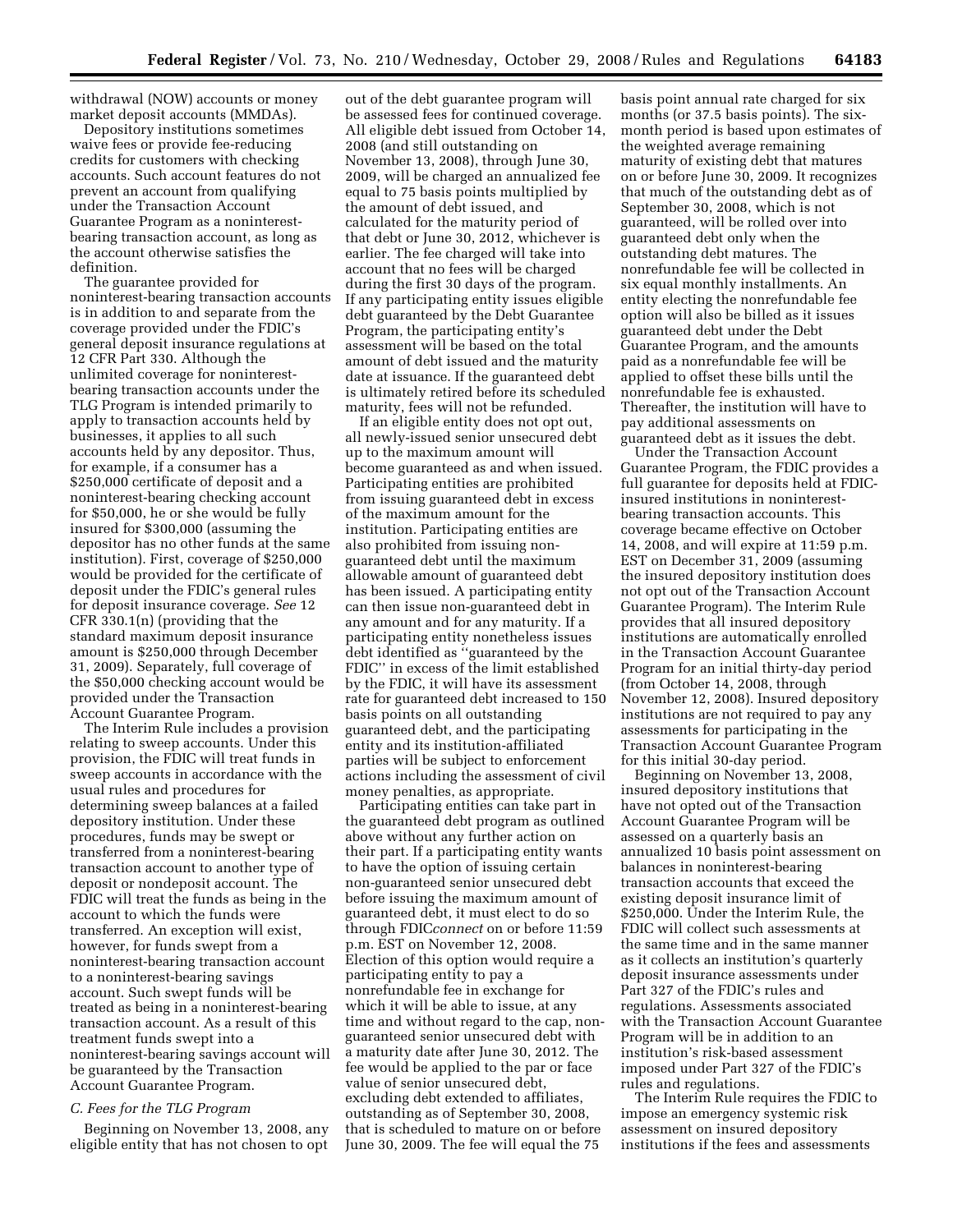collected under the TLG Program are insufficient to cover any loss incurred as a result of the TLG Program. In addition, if at the conclusion of these programs there are any excess funds collected from the fees associated with the TLG Program, the funds will remain as part of the Deposit Insurance Fund.

### *D. Payment of Claims by the FDIC Pursuant to the Transaction Account Guarantee Program*

The Interim Rule sets forth the process for payment and recovery of FDIC guarantees of ''noninterest-bearing transaction accounts,'' as that term is defined in the Interim Rule. Under the rule, the FDIC's obligation to make payment, in its capacity as guarantor of deposits held in noninterest-bearing transaction accounts, arises upon the failure of a participating federally insured depository institution. The payment and claims process for satisfying claims under the Transaction Account Guarantee Program generally will follow the procedures prescribed for deposit insurance claims pursuant to section 11(f) of the FDI Act (12 U.S.C. 1821(f)), and the FDIC will be subrogated to the rights of depositors against the institution pursuant to section 11(g) of the FDI Act (12 U.S.C. 1821(g)).

The FDIC will make payment to the depositor for the guaranteed amount under the Transaction Account Guarantee Program or will make such guaranteed amount available in an account at another insured depository institution at the same time it fulfills its deposit insurance obligation under Part 330. The payment made pursuant to the Transaction Account Guarantee Program will be made as soon as possible after the FDIC, in its sole discretion, determines whether the deposit is eligible and what amount is ultimately guaranteed. In most cases, the FDIC will make the entire amount of a qualifying transaction account available to the depositor on the next business day following the failure of an institution that participates in the Transaction Account Guarantee Program. If there is no acquiring institution for a transaction account guaranteed by the Transaction Account Guarantee Program, the FDIC will mail a check to the depositor for the full amount of the guaranteed account within days of the insured depository institution's failure.

As a result of assuming the receiver's responsibility for making payment on the transaction account, the FDIC will be subrogated to all rights of the depositor against the institution with respect to noninterest-bearing transaction accounts guaranteed by the

Transaction Account Guarantee Program. This subrogation right includes the right of the FDIC to receive dividends from the proceeds of the receivership estate of the institution. As is currently the case, the FDIC as manager of the Deposit Insurance Fund, will be entitled to receive dividends in the deposit class for that portion of the account. (See 12 U.S.C.  $1821(d)(11)(A)(ii)$ ). Similarly, the FDIC would be entitled to receive dividends from the receiver for assuming its obligation with regard to the uninsured portion of the guaranteed transactional deposit accounts.

As it does in satisfying claims for insured deposits, the FDIC will rely on the books and records of the insured depository institution to establish ownership and coverage for payment of deposits subject to the Transaction Account Guarantee Program. In making its determination about what amounts are guaranteed, the FDIC will be entitled to the same discretion it has under section 11(f)(2) of the FDI Act (12 U.S.C. 1821(f)(2)), in requiring the depositor to file a proof of claim (POC). The FDIC does not anticipate that a POC will be required during the normal course of guarantee determination and payment pursuant to the Transaction Account Guarantee Program, but situations requiring a POC to be filed may arise. The FDIC's determination of the guaranteed amount will be final and will be considered a final administrative determination subject to judicial review in accordance with Chapter 7 of Title 5, similar to that provided for in sections 11(f)(4) and (5) of the FDI Act (12 U.S.C. 1821(f)(4) and (5)), regarding judicial review of insured deposit claims. A noninterest-bearing transaction account depositor may seek judicial review of the FDIC's determination on payment of the guaranteed amount in the United States district court for the federal judicial district where the principal place of business of the depository institution is located within 60 days of the date on which the FDIC's final determination is issued.

#### *E. Payment of Claims by the FDIC Pursuant to the Debt Guarantee Program: Insured Depository Institution Debt*

Pursuant to the Debt Guarantee Program the FDIC will guarantee senior unsecured debt, as that term is defined, for institutions that have chosen to participate in the Debt Guarantee Program. The FDIC's obligation to make payment, in its capacity as guarantor of senior unsecured debt issued by participating insured depository institutions, arises upon the failure of a

participating insured depository institution. The FDIC will use the wellestablished receivership claims process to process guarantee requests. The FDIC will not consider any evidence provided by the debt holder that is not presented to the FDIC within 90 days of the publication of the claims notice by the receiver for the failed institution. The FDIC anticipates that many debt holders, particularly sellers of federal funds, will be paid on the next business day immediately following the failure of an insured depository institution. In all instances, the FDIC commits to pay claims related to its debt guarantee expeditiously and will strive to make payment on the next business day after the claim is determined to be valid. .

The FDIC will be subrogated to the rights of any creditor it pays under the program.

#### *F. Payment of Claims by the FDIC Pursuant to the Debt Guarantee Program: Holding Company Debt*

With respect to senior unsecured debt of holding companies eligible for payment based on the Debt Guarantee Program, when the holding company files for bankruptcy protection, the FDIC will make payment to the debt holder for the principal amount of the debt and interest to the date of the filing of a bankruptcy petition by the issuing institution. As with claims for debt issued by insured depository institutions, the FDIC will strive to expedite the claims payment process, but the FDIC generally will not make payment on the guaranteed amount for a debt asserted against a bankruptcy estate, unless and until the claim for the unsecured senior debt has been determined to be an allowed claim against the bankruptcy estate and such claim in not subject to reconsideration under 11 U.S.C. 502(j). If the FDIC does not pay eligible guaranteed debt within one business day of the filing of a bankruptcy petition with respect to a participating bank or savings and loan holding company, the FDIC will pay interest until payment is made on the eligible debt at the 90-day T-bill rate in effect when the bankruptcy petition was filed.

To properly establish ownership and coverage under this aspect of the TLG Program, the FDIC normally will require the holder to file a POC within 90 days of the published bar date of the bankruptcy proceeding. The FDIC may also consider the books and records of the holding company and its affiliates to determine the holder of the unsecured senior debt and the amount eligible for payment under the Debt Guarantee Program. The holder of the unsecured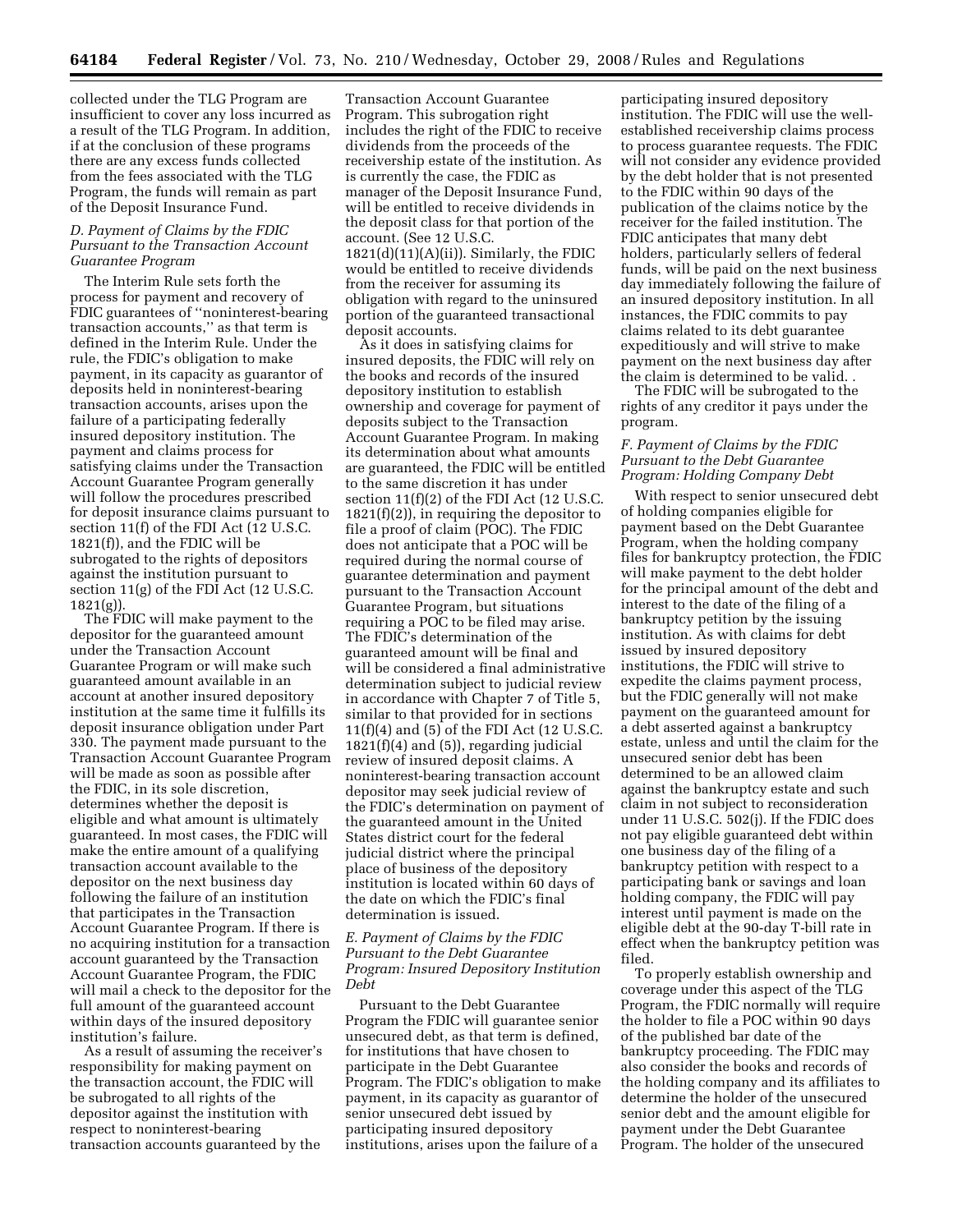senior debt of a holding company will also be required to timely file a bankruptcy POC against the holding company's bankruptcy estate and to present evidence of such timely filed bankruptcy POC in order to be eligible for a debt guarantee payment under the TLG Program.

To receive payment under the Debt Guarantee Program, the holder of the unsecured senior debt shall be required to assign its rights, title and interest in the unsecured senior debt to the FDIC and to transfer its validated claim in bankruptcy to the FDIC. This assignment shall include the right of the FDIC to receive principal and interest payments on the unsecured senior debt from the proceeds of the bankruptcy estate of the holding company. If the holder of the unsecured senior debt receives any distribution from the bankruptcy estate prior to the FDIC's payment under the guarantee, the guaranteed amount paid by the FDIC shall be reduced by the amount the holder has received in the distribution from the bankruptcy estate. In the case of a bankruptcy estate, the FDIC as assignee of the unsecured senior debt shall be entitled to receive distributions from the liquidation or other resolution of the bankruptcy estate in accordance with 11 U.S.C. 726 or a confirmed plan of reorganization or liquidation in accordance with 11 U.S.C. 1129. The POC must be filed with the FDIC within 90 days of the published bar date of the bankruptcy proceeding.

#### **Request for Comments**

The FDIC invites comments on all aspects of the Temporary Liquidity Guarantee Program as described in the Interim Rule and suggestions for its implementation.

In particular, the FDIC specifically requests suggestions on ways in which the claims process for the Debt Guarantee Program may be modified to speed payment to eligible claimants without putting at risk the funds administered by the FDIC.

Negotiable order of withdrawal (NOW) accounts are excepted from the definition of definition of ''noninterestbearing transaction account'' in the Interim Rule. Should the definition be modified and the FDIC's transaction guarantee be extended to include coverage for NOW accounts held by sole proprietorships, non-profit religious, philanthropic, charitable organizations and the like, or governmental units for the deposit of public funds if the interest paid is de minimis?

The Interim Rule provides for a number of disclosures relative to the FDIC's Debt Guarantee Program. Does the certainty of payment provided by the required disclosures to lenders and creditors outweigh the burden on participating entities in providing the disclosures? Are there alternative, less burdensome ways to achieve the same result and foster creditor confidence in the Debt Guarantee Program?

#### **Regulatory Analysis and Procedure**

#### *A. Administrative Procedure Act*

Pursuant to section 553(b)(B) of the Administrative Procedure Act (APA), notice and comment are not required prior to the issuance of a final rule if an agency for good cause finds that notice and public procedure thereon are impracticable, unnecessary, or contrary to the public interest. In addition, section 553(d)(3) of the APA provides that an agency, for good cause found and published with the rule, does not have to comply with the requirements that a final rule be published not less than 30 days before its effective date. The FDIC finds good cause to adopt this Interim Rule without prior notice and comment and without the 30-day delayed effective date.

The FDIC's finding is based upon the severe financial conditions that threaten the stability of the nation's economy generally and the banking system in particular, the serious adverse effects on economic conditions and financial stability that would result from any delay of the effective date of the Interim Rule, and the fact that the Temporary Liquidity Guarantee Program became effective on October 14, 2008. Nevertheless, the FDIC desires to have the benefit of public comment before adopting a permanent final rule and thus invites interested parties to submit comments during a 15-day comment period. The 15-day comment period will allow the FDIC to receive comments in a timely manner and provide the industry with a final rule as quickly as possible, given the Interim Rule's October 23, 2008, effective date. In adopting the final regulation, the FDIC will revise the Interim Rule, if appropriate, in light of the comments received on the Interim Rule.

#### *B. Community Development and Regulatory Improvement Act*

The Riegle Community Development and Regulatory Improvement Act requires that any new rule prescribed by a Federal banking agency that imposes additional reporting, disclosures, or other new requirements on insured depository institutions take effect on the first day of a calendar quarter unless the agency determines, for good cause published with the rule, that the rule

should become effective before such time.4 Based upon the severe financial conditions that threaten the stability of the nation's economy generally and the banking system in particular, the serious adverse effects on economic conditions and financial stability that would result from any delay of the effective date of the Interim Rule, and the fact that the Temporary Liquidity Guarantee Program has been in effect since October 14, 2008, the FDIC invokes the good cause exception to make the Interim Rule effective on October 23, 2008.

### *C. Small Business Regulatory Enforcement Fairness Act*

The Office of Management and Budget has determined that the Interim Rule is not a ''major rule'' within the meaning of the relevant sections of the Small Business Regulatory Enforcement Act of 1996 (SBREFA), 5 U.S.C. 801 *et seq.* As required by SBREFA, the FDIC will file the appropriate reports with Congress and the General Accounting Office so that the rule may be reviewed.

#### *D. Regulatory Flexibility Act*

The Regulatory Flexibility Act (RFA) requires an agency that is issuing a proposed rule to prepare and make available for public comment an initial regulatory flexibility analysis that describes the impact of a proposed rule on small entities. Because this rulemaking does not involve the issuance of a notice of proposed rulemaking, the requirements of the RFA do not apply.

#### *E. Paperwork Reduction Act*

This interim rule contains information collection requirements subject to the Paperwork Reduction Act (PRA). The FDIC has submitted a request for review and approval of a collection of information under the emergency processing procedures in Office of Management and Budget (OMB) regulation, 5 CFR 1320.13. The FDIC is requesting approval by October 23, 2008, of reporting requirements on amounts of senior unsecured debt, decisions to opt in or opt out of the TLG Program or either of its components, issuance of guaranteed debt and debt holder guarantee claims against a receivership; disclosure requirements regarding participation in the debt guarantee component, participation in the transaction account guarantee component, and termination of participation in the TLG Program.

These reporting and disclosure requirements are needed immediately to facilitate the FDIC's administration of

<sup>4</sup> 12 U.S.C. 4802.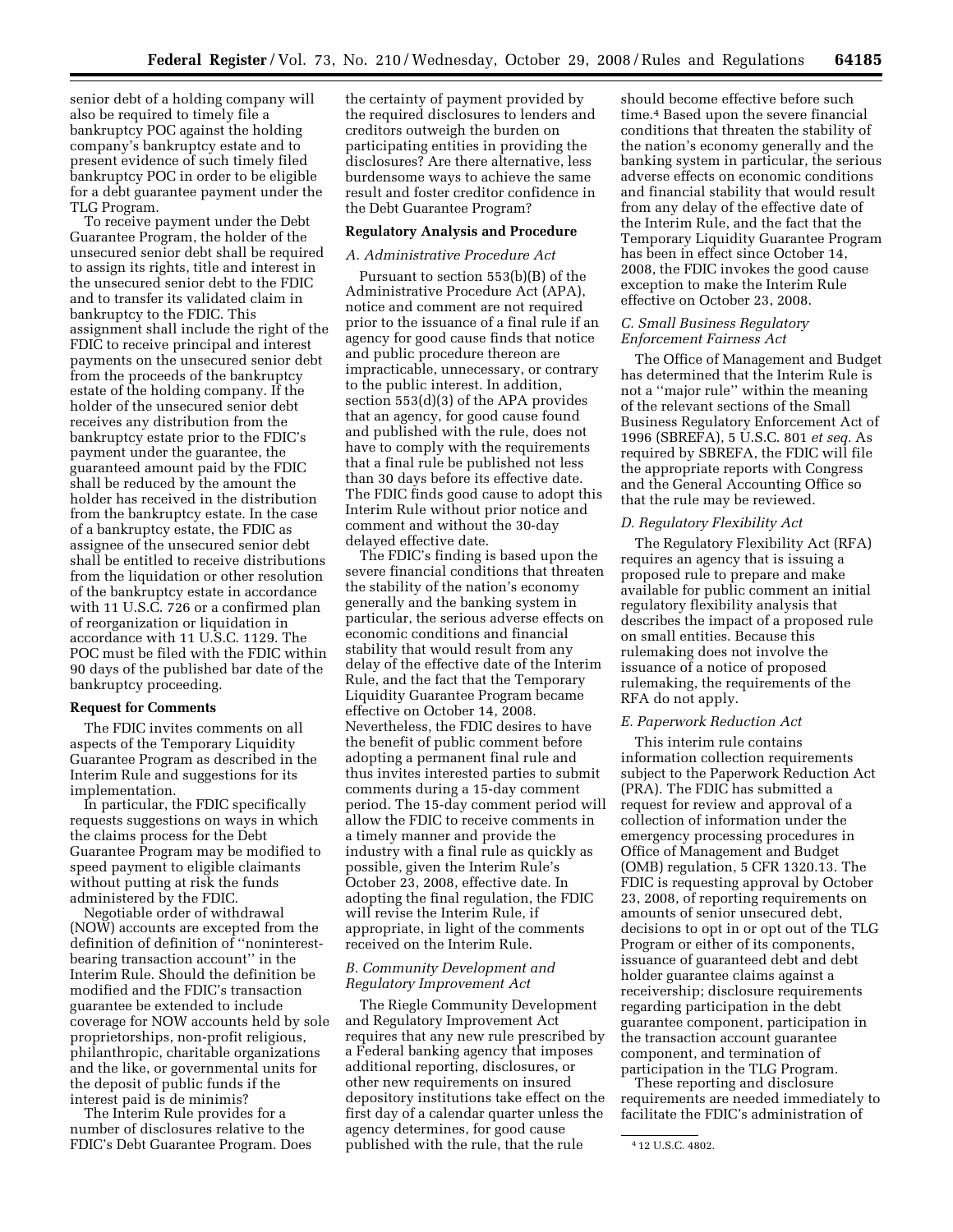the Temporary Liquidity Guarantee Program and to ensure notice to the public about which entities are participating in the program. The use of emergency clearance procedures is necessary because of the sudden, unanticipated systemic risks posed to the nation's financial system by recent economic conditions and because public harm is reasonably likely to result if liquidity is not restored to financial markets. The burden for reporting requirements on the amount of uninsured deposits and reporting and recordkeeping requirements will be accounted for, as appropriate, by an amendment to Consolidated Reports of Condition and Income (OMB No. 3064– 0052) and Thrift Financial Reports or by adjustments to the information collection for this interim rule.

The proposed burden estimate is as follows:

*Title:* Temporary Liquidity Guarantee Program.

*OMB Number:* New collection.

- *Frequency of Response:*
- Initial report of amount of senior unsecured debt—once.
- Subsequent reports on amount of senior unsecured debt—4.
- Opt-out/opt-in notice—once. Notice of debt guarantee—once. Notice of transaction account
- guarantee—once. Notice of issuance of debt guarantee— 26 to 250.

Notice of termination of

participation—once.

Debt-holder guarantee claims—once. Bankruptcy POC/evidence of POC once.

*Affected Public:* FDIC-insured depository institutions, thrift holding companies, bank and financial holding companies.

*Estimated Number of Respondents:*  Initial report of amount of senior unsecured debt—14,400.

Subsequent reports on amount of senior unsecured debt—14,400.

Opt-out/opt-in notice—1,600. Notice of debt guarantee—9,150. Notice of transaction account guarantee—8,000.

Notice of issuance of debt guarantee— 13,650.

Notice of termination of

participation—300.

Debt-holder guarantee claims—2,300. Bankruptcy POC/evidence of POC—

- 300.
- *Average time per response:*  Initial report of amount of senior
- unsecured debt—1 hour. Subsequent reports on amount of
- senior unsecured debt hour—1.
- Opt-out/opt-in notice—0.5 hour. Notice of debt guarantee—1 to 2 hours.

Notice of transaction account guarantee—2 hours.

Notice of issuance of debt guarantee— 0.5 to 3 hours.

Notice of termination of participation—3 hours.

Debt-holder guarantee claims—3 hours.

- Bankruptcy POC/evidence of POC—1 hour.
- *Estimated Annual Burden:*  Initial report of amount of senior unsecured debt—14,400 hours.
- Subsequent reports on amount of senior unsecured debt—57,600 hours.
- Opt-out/opt-in notice—800 hours. Notice of debt guarantee—15,300 hours.
- Notice of transaction account guarantee—16,000 hours.
- Notice of issuance of debt guarantee— 2,086,900 hours.
- Notice of termination of
- participation—900 hours. Debt-holder guarantee claims—6,900
- hours. Bankruptcy POC/evidence of POC—
- 300 hours.
- Total annual burden—2,199,100 hours.

The FDIC plans to follow this emergency request with a request for standard 3-year approval. Although this program, including most of the burden on participating entities, will be largely ended by the end of 2009, a few elements will be ongoing until 2012. The request will be processed under OMB's normal clearance procedures in accordance with the provisions of OMB regulation 5 CFR 1320.10. To facilitate processing of the emergency and normal clearance submissions to OMB, the FDIC invites the general public to comment on: (1) Whether this collection of information is necessary for the proper performance of the FDIC's functions, including whether the information has practical utility; (2) the accuracy of the estimates of the burden of the information collection, including the validity of the methodologies and assumptions used; (3) ways to enhance the quality, utility, and clarity of the information to be collected; and (4) ways to minimize the burden of the information collection on respondents, including through the use of automated collection techniques or other forms of information technology; and (5) estimates of capital or start up costs, and costs of operation, maintenance and purchase of services to provide the information.

#### **List of Subjects in 12 CFR Part 370**

Banks, Banking, Bank deposit insurance, Holding companies, National banks, Reporting and recordkeeping requirements, Savings associations.

■ For the reasons stated above, the Board of Directors of the Federal Deposit Insurance Corporation amends title 12 of the Code of Federal Regulations by adding new Part 370 as follows:

# **PART 370—TEMPORARY LIQUIDITY GUARANTEE PROGRAM**

Sec.

- 370.1 Scope.
- 370.2 Definitions.
- 370.3 Debt Guarantee Program.
- 370.4 Transaction Account Guarantee Program.
- 370.5 Participation.
- 370.6 Assessments under the Debt Guarantee Program.
- 370.7 Assessments for the Transaction Account Guarantee Program.
- 370.8 Systemic Risk Emergency Special Assessment to recover loss.
- 370.9 Recordkeeping requirements.
- 370.10 Oversight.
- 370.11 Enforcement mechanisms.
- 370.12 Payment of claims.

**Authority:** 12 U.S.C. 1813(l), 1813(m), 1817(i), 1818, 1819(a)(Tenth); 1820(f), 1821(a); 1821(c); 1821(d); 1823(c)(4).

#### **§ 370.1 Scope.**

■ This part sets forth the eligibility, limitations, procedures, requirements, and other provisions related to participation in the FDIC's temporary liquidity guarantee program.

#### **§ 370.2 Definitions.**

As used in this part, the terms listed in this section are defined as indicated below. Other terms used in this part that are defined in the Federal Deposit Insurance Act (FDI Act) have the meanings given them in the FDI Act except as otherwise provided herein.

(a) *Eligible entity.* The term ''eligible entity'' means any of the following:

(1) An insured depository institution; (2) A U.S. bank holding company,

provided that it has at least one chartered and operating insured depository institution within its holding company structure;

 $(3)$  A U.S. savings and loan holding company, provided that it has at least one chartered and operating insured depository institution within its holding company structure or

(4) Other affiliates of insured depository institutions that the FDIC after consultation with the appropriate Federal banking agency, designates as eligible entities which affiliates, by seeking and obtaining such designation, will have opted in to the debt guarantee program.

(b) *Insured Depository Institution*. The term ''insured depository institution'' means an insured depository institution as defined in section 3(c)(2) of the FDI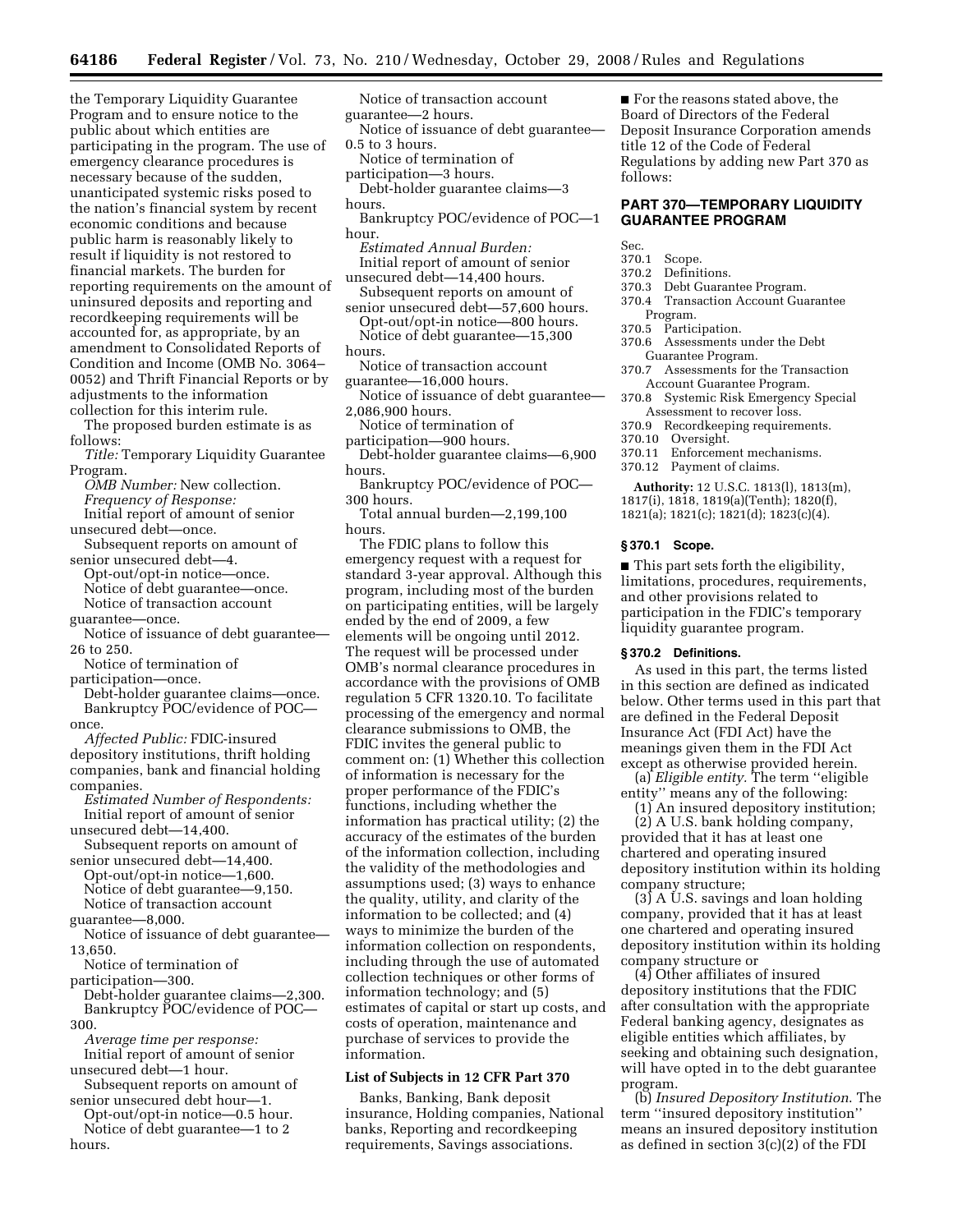Act, 12 U.S.C. 1813(c)(2), except that it does not include an ''insured branch'' of a foreign bank as defined in section 3(s)(3) of the FDI Act, 12 U.S.C. 1813(s)(3), for purposes of the debt guarantee program.

(c) *U.S. Bank Holding Company.* The term ''U.S. Bank Holding Company'' means a ''bank holding company'' as defined in section 2(a) of the Bank Holding Company Act of 1956 (''BHCA''), 12 U.S.C. 1841(a), that is organized under the laws of any State or the District of Columbia.

(d) *U.S. Savings and Loan Holding Company*. The term ''U.S. Savings and Loan Holding Company'' means a ''savings and loan holding company'' as defined in section 10(a)(1)(D) of the Home Owners' Loan Act of 1933 (''HOLA''), 12 U.S.C. 1467a(a)(1)(D), that is organized under the laws of any State or the District of Columbia and either:

(1) Engages only in activities that are permissible for financial holding companies under section 4(k) of the BHCA, 12 U.S.C.1843(k), or

(2) Has at least one insured depository institution subsidiary that is the subject of an application under section 4(c)(8) of the BHCA, 12 U.S.C. 1843(c)(8), that was pending on October 13, 2008.

(e) *Senior unsecured debt.* The term ''senior unsecured debt'' means unsecured borrowing that: Is evidenced by a written agreement; has a specified and fixed principal amount to be paid in full on demand or on a date certain; is noncontingent; and is not, by its terms, subordinated to any other liability.

(1) Senior unsecured debt includes, for example, federal funds purchased, promissory notes, commercial paper, unsubordinated unsecured notes, certificates of deposit standing to the credit of a bank, bank deposits in an international banking facility (IBF) of an insured depository institution, and Eurodollar deposits standing to the credit of a bank. For purposes of this paragraph, the term ''bank'' means an insured depository institution or a depository institution regulated by a foreign bank supervisory agency.

(2) Senior unsecured debt may be denominated in foreign currency.

(3) Senior unsecured debt excludes, for example, obligations from guarantees or other contingent liabilities, derivatives, derivative-linked products, debt paired with any other security, convertible debt, capital notes, the unsecured portion of otherwise secured debt, negotiable certificates of deposit, and deposits in foreign currency and Eurodollar deposits that represent funds swept from individual, partnership or corporate accounts held at insured

depository institutions. Also excluded are loans to affiliates, including parents and subsidiaries, and institution affiliated parties.

(f) *Newly issued senior unsecured debt*. The term ''newly issued senior unsecured debt'' means senior unsecured debt issued by a participating entity on or after October 14, 2008, and on or before:

(1) The earlier of November 12, 2008 or the date an eligible entity opts out, for an eligible entity that opts out of the debt guarantee program; or

(2) June 30, 2009, for an eligible entity that does not opt out of the debt guarantee program.

(g) *Participating entity*. The term ''participating entity'' means:

(1) For the period from October 14, 2008, through November 12, 2008, any eligible entity that has not opted out; or

(2) For the period from November 13, 2008 through June 30, 2012, an eligible entity that has not opted out of the debt guarantee program; or

(3) For the period from November 13, 2008 through December 31, 2009, an eligible entity that has not opted out of the transaction account guarantee program.

(h) *Noninterest-bearing transaction account*. (1) The term ''noninterestbearing transaction account'' means a transaction account as defined in 12 CFR 204.2 that is

(i) Maintained at an insured depository institution;

(ii) With respect to which interest is neither accrued nor paid; and

(iii) On which the insured depository institution does not reserve the right to require advance notice of an intended withdrawal.

(2) A noninterest-bearing transaction account does not include, for example, a negotiable order of withdrawal (NOW) account or money market deposit account (MMDA) as those accounts are defined in 12 CFR 204.2.

(i) *FDIC-Guaranteed debt.* The term ''FDIC-guaranteed debt'' means senior unsecured debt issued by a participating entity that meets the requirements of this part for debt that is guaranteed under the debt guarantee program, and is clearly identified as ''guaranteed by the FDIC.''

(j) *Debt guarantee program.* The term ''debt guarantee program'' refers to the protections afforded newly issued senior unsecured debt as described in this part.

(k) *Transaction account guarantee program*. The term ''transaction account guarantee program'' refers to the protections afforded funds in noninterest-bearing transaction accounts as described in this part.

(l) *Temporary liquidity guarantee program.* The term ''temporary liquidity guarantee program'' includes both the debt guarantee program and the transaction account guarantee program.

#### **§ 370.3 Debt Guarantee Program.**

(a) Upon the failure of a participating entity that is an insured depository institution or the filing of a petition in bankruptcy with respect to any other participating entity, and subject to the other provisions of this part, the FDIC guarantees payment of the unpaid principal and contract interest accrued to the date of failure or bankruptcy, as appropriate, of all FDIC-guaranteed debt issued by the participating entity during the period from October 14, 2008, through June 30, 2009, provided that the FDIC will pay interest at the 90-day T-Bill bill rate if there is a delay in payment beyond the next business day after the failure of the institution or the date of filing of the bankruptcy petition, respectively.

(b) Absent action by the FDIC, the maximum amount of debt to be issued under the guarantee is 125 percent of the par value of the participating entity's senior unsecured debt, excluding debt extended to affiliates or institution affiliated parties, outstanding as of September 30, 2008 that was scheduled to mature on or before June 30, 2009. Under certain circumstances and subject to certain conditions, including disclosure requirements, a participating entity may issue senior unsecured debt that is not subject to the guarantee. If the participating entity issues debt identified as ''guaranteed by the FDIC'' in excess of its maximum amount, it will become subject to assessment increases as provided in § 370.6(e). The FDIC may make exceptions to this guarantee limit, for example, allow a participating entity to exceed the 125 percent guarantee limit, restrict a participating entity to less than 125 percent, and/or impose other limits or requirements. If a participating entity had no senior unsecured debt on September 30, 2008, the entity may seek to have some amount of debt covered by the debt guarantee program. The FDIC, after consultation with the appropriate Federal banking agency, will decide whether, and to what extent, such requests will be granted on a case-bycase basis.

(1) Each participating entity shall calculate the amount of its senior unsecured debt outstanding as of September 30, 2008 excluding debt extended to affiliates, that was scheduled to mature on or before June 30, 2009, using the definitions described in this regulation.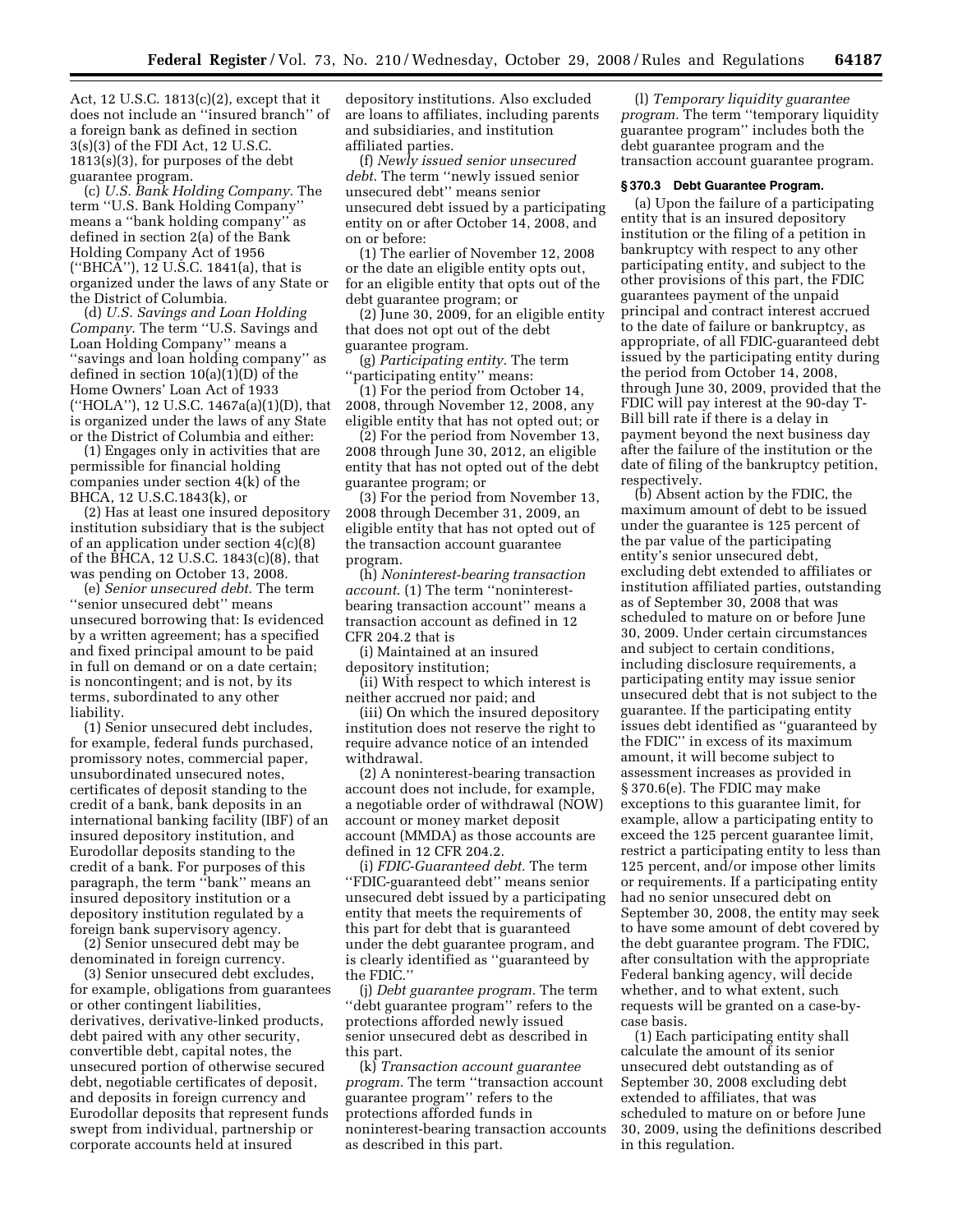(2) Each participating entity will report the calculated amount to the FDIC, even if such amount is zero, in an approved format via FDIC*connect* no later than November 12, 2008.

(3) Each subsequent report to the FDIC concerning debt issuances or balances outstanding will state whether the eligible institution has issued guaranteed debt that exceeded its limits at any time since the previous reporting period.

(4) All reports subject to this section will contain a certification from the eligible institution's Chief Financial Officer (CFO) or equivalent certifying the accuracy of the information reported.

(c) For FDIC-guaranteed debt issued on or before June 30, 2009, the FDIC's guarantee will terminate on the earlier of the maturity of the debt or June 30, 2012.

(d) Debt cannot be issued and identified as guaranteed by the FDIC if:

(1) The proceeds are used to prepay debt that is not FDIC-guaranteed;

(2) The issuing entity has previously opted out of the debt guarantee program;

(3) The issuing entity has had its participation in the debt guarantee

program terminated by the FDIC; (4) The issuing entity has exceeded its authorized limit for issuing guaranteed debt as specified in paragraph (b) of this section,

(5) The debt does not otherwise meet the requirements of this part; or

(6) The debt is extended to an affiliate, an insider of the participating entity, or an insider of an affiliate without FDIC approval of the guarantee.

(e) The FDIC's agreement to include a participating entity's senior unsecured debt in the debt guarantee program does not exempt the entity from complying with any applicable law including, without limitation, Securities and Exchange Commission registration or disclosure requirements that would be applicable if the entity or liability were not included in the program.

(f) *Long term non-guaranteed debt option*. On or before 11:59 p.m., Eastern Standard Time, November 12, 2008 a participating entity may also notify the FDIC that it has elected to issue nonguaranteed debt with maturities beyond June 30, 2012, at any time, in any amount, and without regard to the guarantee limit. By making this election the participating entity agrees to pay to the FDIC the nonrefundable fee as provided in § 370.6(f).

#### **§ 370.4 Transaction Account Guarantee Program.**

(a) In addition to the coverage afforded to depositors under 12 CFR

Part 330, a depositor's funds in a noninterest-bearing transaction account maintained at a participating entity that is an insured depository institution are insured in full (irrespective of the standard maximum deposit insurance amount defined in 12 CFR 330.1(n)) from October 14, 2008, through the earlier of:

(1) The date of opt-out, if the entity opted out, or

(2) December 31, 2009.

(b) In determining whether funds are in a noninterest-bearing transaction account for purposes of this section, the FDIC will apply its normal rules and procedures under § 360.8 (12 CFR 360.8) for determining account balances at a failed insured depository institution. Under these procedures, funds may be swept or transferred from a noninterestbearing transaction account to another type of deposit or nondeposit account. Unless the funds are in a noninterestbearing transaction account after the completion of a sweep under § 360.8, the funds will not be guaranteed under the transaction account guarantee program.

(c) Notwithstanding paragraph (b) of this section, in the case of funds swept from a noninterest-bearing transaction account to a noninterest-bearing savings deposit account, the FDIC will treat the swept funds as being in a noninterestbearing transaction account. As a result of this treatment, the funds swept from a noninterest-bearing transaction account to a noninterest-bearing savings account will be guaranteed under the transaction account guarantee program.

#### **§ 370.5 Participation.**

(a) *Initial period*. All eligible entities are covered under the temporary liquidity guarantee program for the period from October 14, 2008 through November 12, 2008, unless they opt out on or before November 12, 2008 in which case the coverage ends on the date of the opt-out.

(b) The issuance of FDIC-guaranteed debt subject to the protections of the debt guarantee program is an affirmative action by a participating entity that constitutes its agreement to be:

(1) Bound by the terms and conditions of the program, including without limitation, being subject to the assessments provided herein;

(2) Subject to and to comply with any FDIC request to provide information relevant to participation in the debt guarantee program and to be subject to FDIC on-site reviews as needed after consultation with the appropriate Federal banking agency to determine compliance with the terms and

requirements of the debt guarantee program; and

(3) Bound by the FDIC's decisions, in consultation with the appropriate Federal banking agency, regarding the management of the temporary liquidity guarantee program.

(c) *Opt-out and Opt-In Options*. From October 14, 2008 through November 12, 2008 each eligible entity is a participating entity in both the debt guarantee program and the transaction account guarantee program, unless the entity opts out. No later than 11:59 p.m., Eastern Standard Time, November 12, 2008, each eligible entity must inform the FDIC if it desires to opt out of the debt guarantee program or the transaction account guarantee program, or both. Failure to opt out by 11:59 p.m., Eastern Standard Time, November 12, 2008 constitutes a decision to continue in the program after that date. Prior to November 12, 2008 an eligible entity may inform the FDIC that it will not opt out of either or both programs (opt in).

(d) An eligible entity may elect to opt out of either the guaranteed debt program or the transaction account guarantee program or both. The choice to opt out, once made, is irrevocable. Similarly, the choice to affirmatively opt in, as provided in § 370.5(c), once made, is irrevocable.

(e) All eligible entities within a U.S. bank holding company group or U.S. savings and loan holding company group must make the same decision regarding continued participation in each guarantee program; failure to do so constitutes an opt out by all members of the group.

(f) Eligible entities that do not opt out on or before November 12, 2008 will not be able to select which newly issued senior unsecured debt is guaranteed debt; all senior unsecured debt issued by a participating entity up to the guarantee limit will become guaranteed debt as and when issued, subject to § 370.3(f).

(g) *Procedures for Opting Out.* The FDIC will provide procedures for opting out and for making an affirmative decision to opt in using FDIC's secure e-business Web site, FDIC*connect*. Entities that are not insured depository institutions will select and solely use an affiliated insured depository institution to submit their opt-out election and to make any assessment payments required under the temporary liquidity guarantee program.

(h) *Disclosures regarding participation in the temporary liquidity guarantee program*.

(1) The FDIC will publish on its Web site: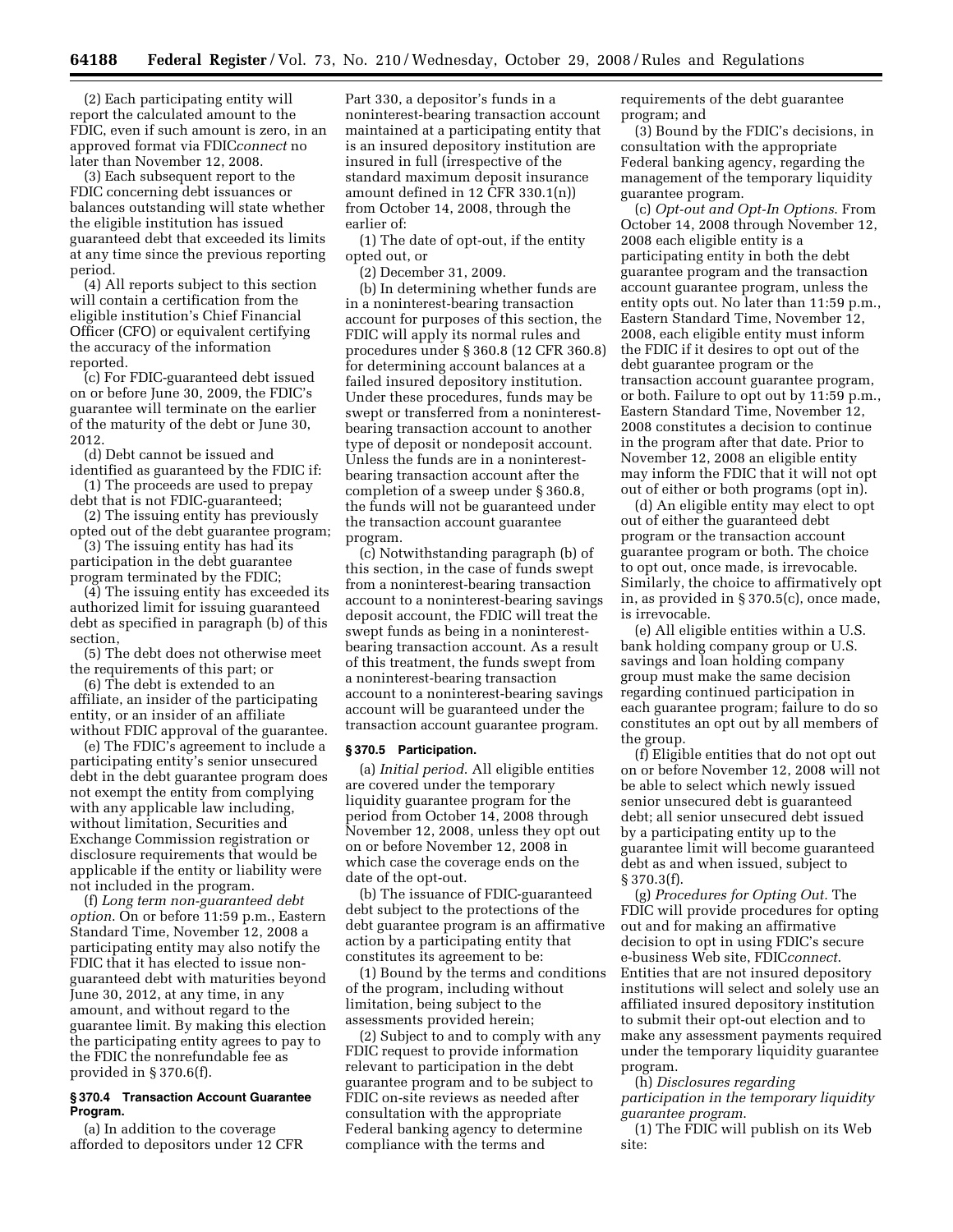(i) A list of the eligible entities that have opted out of the debt guarantee program and

(ii) A list of the eligible entities that have opted out of the transaction account guarantee program.

(2) If an eligible entity does not opt out of the debt guarantee program, it must clearly identify, in writing and in a commercially reasonable manner, to any interested lender or creditor whether the newly issued debt it is offering is guaranteed or not.

(3) Each eligible entity that is an insured depository institution must post a prominent notice in the lobby of its main office and each branch clearly indicating whether the entity is participating in the transaction account guarantee program, *i.e.*, whether it has opted out. If the entity is participating in the transaction account guarantee program, the notice must also state that funds held in noninterest-bearing transactions accounts at the entity are insured in full by the FDIC.

(i) These disclosures must be provided in simple, readily understandable text.

(ii) If the institution uses sweep arrangements or takes other actions that result in funds being transferred or reclassified to an interest-bearing account or nontransaction account, the institution must disclose those actions to the affected customers and clearly advise them, in writing, that such actions will void the FDIC's guarantee.

(4) *Effective date for paragraph (2) and (3) of paragraph (h).* Paragraphs  $(h)(2)$  and  $(h)(3)$  of this section are effective December 1, 2008. Prior to that date, eligible entities should provide adequate disclosures of the substance of paragraphs (h)(2) and (h)(3) in a commercially reasonable manner.

(i) *Continued Eligibility.* The FDIC will determine eligibility in consultation with the eligible entity's appropriate Federal banking agency.

(1) Participation by an entity organized after the expiration of the optout period will be considered by the FDIC on a case-by-case basis in consultation with the entity's appropriate Federal banking agency.

(2) An eligible entity that is not an insured depository institution will no longer be eligible to participate in the debt guarantee program once it is no longer affiliated with a chartered and operating insured depository institution.

(j) *Duration*—(1) *Coverage for guaranteed debt.* The ability of participating entities to issue guaranteed debt under the debt guarantee program expires on June 30, 2009. For guaranteed debt issued on or before June 30, 2009, coverage would only be

provided until the earlier of the maturity of the liability or June 30, 2012.

(2) *Coverage for noninterest-bearing transaction accounts.* Funds held in noninterest-bearing transaction accounts at eligible entities will be guaranteed from October 14, 2008 through November 12, 2008. If the eligible entity does not opt-out of the transaction account guarantee program, the coverage will exist through December 31, 2009.

#### **§ 370.6 Assessments under the Debt Guarantee Program.**

(a) *Waiver of assessment for initial period.* No eligible entity shall pay any assessment associated with the debt guarantee program for the period from October 14, 2008, through November 12, 2008.

(b) *Notice to the FDIC.* No debt shall be considered guaranteed under the FDIC's debt guarantee program unless notice of the issuance of such debt and payment of associated assessments is provided to the FDIC as required in paragraph (d) of this section.

(1) Any eligible entity that does not opt out of the Debt Guarantee Program by November 12, 2008, as provided in § 370.5, and issued any guaranteed debt during the period from October 14, 2008 through November 12, 2008 that was still outstanding on November 12, 2008, shall notify the FDIC of that issuance via the FDIC's e-business Web site FDIC*connect* by December 1, 2008, and the eligible entity's Chief Financial Officer or equivalent shall certify that the issuances outstanding at each point of time did not exceed the guaranteed amount limit as set forth in § 370.3.

(2) Any eligible entity that does not opt out of the program and that issues guaranteed debt after November 12, 2008, shall notify the FDIC of that issuance via the FDIC's e-business Web site FDIC*connect* within the time period specified by the FDIC. The eligible entity's Chief Financial Officer or equivalent shall certify that the issuance of guaranteed debt does not exceed the guarantee limit as set forth in § 370.3.

(3) The eligible entity shall be required to provide certification that the issuance does not exceed the guaranteed amount limit as set forth in § 370.3.

(4) The FDIC will provide procedures governing notice to the FDIC and certification of guaranteed amount limits for purposes of this section.

(c) *Initiation of assessments*. Beginning on November 13, 2008, any eligible entity that has chosen not to opt out of the debt guarantee program as provided in this part, will be charged assessments as set forth in this section.

(d) *Amount of assessments for debt within the guarantee limit*—(1) *Calculation of assessment.* The amount of assessment will be determined by multiplying the amount of eligible guaranteed debt times the term of the debt times an annualized 75 basis points. If the debt matures after June 30, 2012, June 30, 2012 will be used as the maturity date.

(2) *Assessment invoicing.* Once the participating entity provides notice as required in paragraphs (b)(1) and (b)(2) of this section, the invoice for the appropriate fee will be automatically generated and posted on *FDICconnect*  for the account associated with the participating entity, and the time limits for providing payment in paragraph  $(e)(1)$  of this section will apply.

(3) *No assessment reduction for early retirement of guaranteed debt.* A participating entity's assessment shall not be reduced if guaranteed debt is retired prior to its scheduled maturity date.

(e) *Increased assessments for debt exceeding the Guarantee Limit.* Any participating entity that issues guaranteed debt represented as being 'guaranteed by the FDIC'' exceeding its guaranteed amount limit as set forth in § 370.3(b) shall have its assessment rate for all outstanding guaranteed debt increased to 150 basis points for purposes of the calculations in paragraphs (d)(1) of this section. In addition, any entity making such a misrepresentation may also be subject to enforcement action including civil money penalties under 12 U.S.C. 1818.

(f) *Long term non-guaranteed debt fee*. Each participating entity that elects to issue long term non-guaranteed debt pursuant to § 370.3(f) must pay the FDIC a nonrefundable fee equal to 37.5 basis points times the amount of the entity's senior unsecured debt (other than debt owed to affiliates) with a maturity date on or before June 30, 2009, outstanding as of September 30, 2008.

(1) The nonrefundable fee will be collected in six equal monthly installments.

(2) An entity electing the nonrefundable fee option will also be billed as it issues guaranteed debt under the debt guarantee program, and the amounts paid as a nonrefundable fee will be applied to offset these bills until the nonrefundable fee is exhausted.

(3) Thereafter, the institution will have to pay additional assessments on guaranteed debt as it issues the debt

(g) *Collection of assessments—ACH Debit.* Each participating entity shall take all actions necessary to allow the Corporation to debit assessments from the participating entity's designated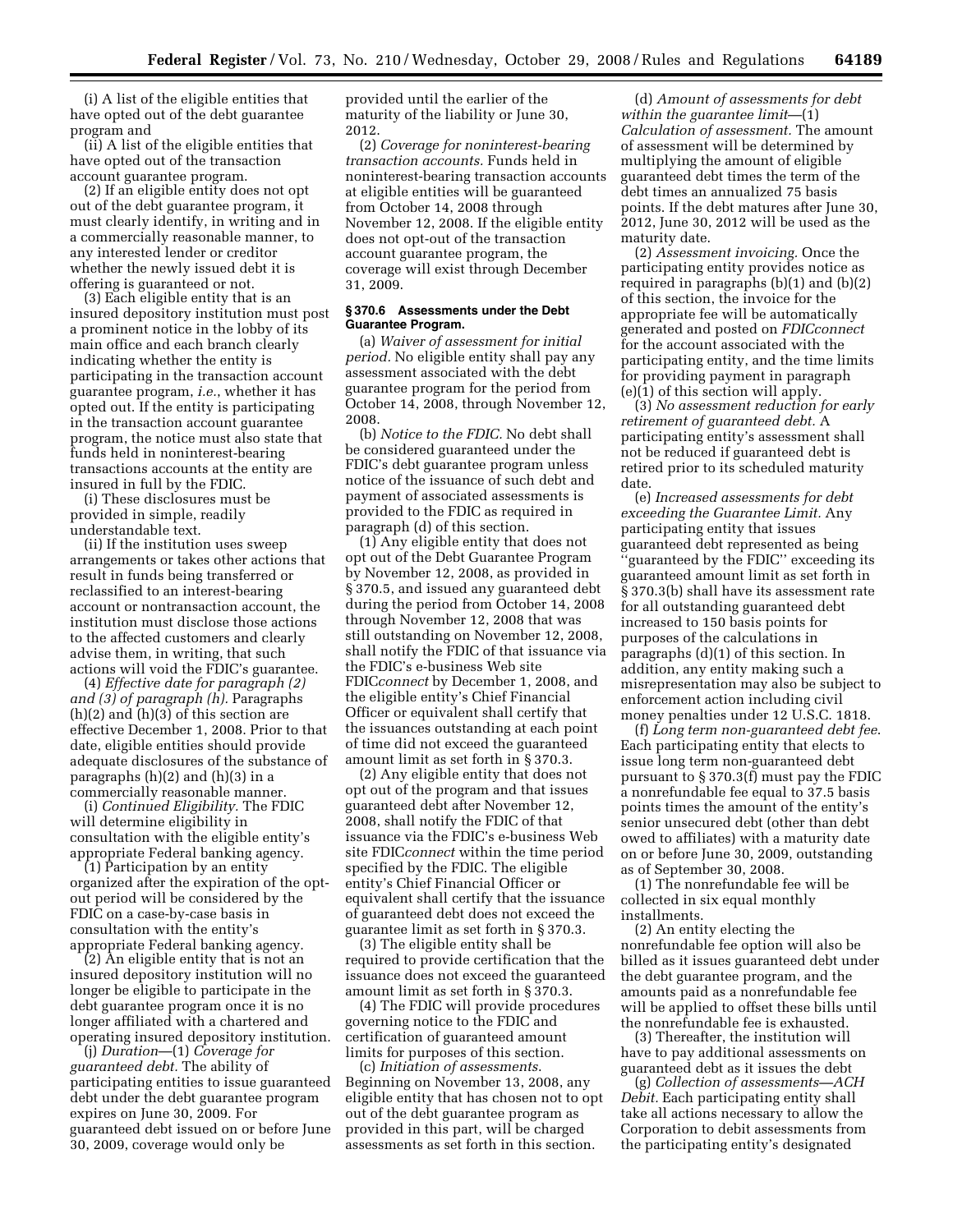deposit account as provided for in § 327.3(a)(2). Each participating entity shall ensure that funds in an amount at least equal to the amount of the assessment are available in the designated account for direct debit by the Corporation on the first business day after posting of the invoice on *FDICconnect*. Failure to take any such action or to provide such funding of the account shall be deemed to constitute nonpayment of the assessment, and such failure by any participating entity will be subject to the penalties for failure to timely pay assessments as provided for at  $\S 308.132(c)(3)(v)$ .

#### **§ 370.7 Assessment for the Transaction Account Guarantee Program.**

(a) *Waiver of assessment for initial period.* No eligible entity shall pay any assessment associated with the transaction account guarantee program for the period from October 14, 2008, through November 12, 2008.

(b) *Initiation of assessment.* For the period beginning on November 13, 2008, and continuing through December 31, 2009, any eligible entity that has not notified the FDIC that it has opted out of the transaction account guarantee program as provided in § 370.5, will be subject to an assessment that will be reflected on its quarterly certified statement invoices.

(c) *Amount of assessment.* Any eligible entity that does not opt out of the transaction account guarantee program shall pay quarterly an annualized 10 basis point assessment on any deposit amounts exceeding the existing deposit insurance limit of \$250,000, as reported on its quarterly Reports of Condition and Income or Thrift Financial Report in any noninterest-bearing transaction accounts (as defined in § 370.2(h), including any such amounts swept from a noninterest bearing transaction account into an noninterest bearing savings deposit account as provided in § 370.4(c). This assessment shall be in addition to an institution's risk-based assessment imposed under Part 327.

(d) *Collection of assessment.*  Assessments for the transaction account guarantee program shall be collected along with a participating entity's quarterly deposit insurance payment as provided in § 327.3, and subject to penalties for failure to timely pay assessments as referenced in  $§ 308.132(c)(3)(v).$ 

#### **§ 370.8 Systemic Risk Emergency Special Assessment to recover loss.**

To the extent that the assessments provided under § 370.6 or § 370.7 are insufficient to cover any loss or

expenses arising from the temporary liquidity guarantee program, the Corporation shall impose an emergency special assessment on insured depository institutions as provided under 12 U.S.C. 1823 $(c)(4)(G)(ii)$  of the FDI Act.

#### **§ 370.9 Recordkeeping requirements.**

The FDIC will establish procedures, require reports, and require participating entities to provide and preserve any information needed for the operation of this program.

#### **§ 370.10 Oversight.**

(a) *Oversight.* Participating entities availing themselves of the temporary liquidity guarantee program are subject to the FDIC's oversight regarding compliance with the terms of the temporary liquidity guarantee program.

(b) By issuing guaranteed debt, and not opting out of the temporary liquidity guarantee program, all participating entities agree, for the duration of the temporary liquidity guarantee program, to be subject to the FDIC's authority to determine compliance with the provisions and requirements of the program.

#### **§ 370.11 Enforcement Mechanisms.**

(a) *Termination of Participation.* If the FDIC, in its discretion, after consultation with the participating entity's appropriate Federal banking agency, determines that the participating entity should no longer be permitted to continue to participate in the temporary liquidity guarantee program, the FDIC will inform the entity that it will no longer be provided the protections of the temporary liquidity guarantee program.

(1) Termination of participation in the temporary liquidity guarantee program will solely have prospective effects. All previously issued guaranteed debt will continue to be guaranteed as set forth in this part.

(2) The FDIC will work with the participating entity and its appropriate Federal banking agency to assure that the entity notifies its customers and lenders or creditors that its participation in the temporary liquidity guarantee program has ended.

(b) *Enforcement Actions*. Violating the terms or requirements of the temporary liquidity guarantee program set forth in this part constitutes a violation of a regulation and subjects the participating entity to enforcement actions under Section 8 of the FDI Act (12 U.S.C. 1818), including the assessment of civil money penalties under section 8(i) of the FDI Act (12 U.S.C. 1818(i)). The appropriate Federal banking agency for

the participating entity will consult with the FDIC in enforcing the provisions of this part. The appropriate Federal banking agency and the FDIC also have enforcement authority under 12 U.S.C. 1828(a)(4)(C) to pursue an enforcement action if a person knowingly misrepresents that any deposit liability, obligation, certificate, or share is insured when it is not in fact insured.

#### **§ 370.12 Payment of Claims.**

(a) *Claims for Deposits in Guaranteed Transaction Accounts*.

(1) *In general*. The FDIC will pay guaranteed claims of depositors who hold noninterest-bearing transaction deposit accounts in an insured depository institution that is a participating entity as soon as possible upon the failure of the entity. Unless otherwise provided for in this subsection, the guaranteed claims of depositors who hold noninterest-bearing transaction deposit accounts in such entities will be paid in accordance with 12 U.S.C. 1821(f) and 12 CFR 330.

(2) *Subrogation rights of FDIC.* Upon payment of such claims, the FDIC will be subrogated to the claims of depositors in accordance with 12 U.S.C. 1821(g).

(3) *Review of final determination.* The final determination of the amount guaranteed shall be considered a final agency action of the FDIC reviewable in accordance with Chapter 7 of Title 5, by the United States district court for the federal judicial district where the principal place of business of the depository institution is located. Any request for review of the final determination shall be filed with the appropriate district court not later than sixty (60) days of the date on which the final determination is issued.

(b) *Claims for Guaranteed Debt*—(1) *Guaranteed debt in receivership*.

(i) *Procedure for claims determination.* Holders of debt shall file a claim with the receiver of a failed insured depository institution that is a participating entity within ninety days after the FDIC publishes a notice to creditors of the failed financial institution to present claims pursuant to 12 U.S.C. 1821(d)(3)(B). The FDIC will consider the proof of claim, if timely filed, and will make a determination of the amount guaranteed within 180 days of the filing of the proof of claim, unless extended by written agreement between the claimant and the FDIC. The determination of the FDIC will be final. The FDIC will pay interest at the 90-day T-Bill bill rate if there is a delay in payment beyond the next business day after receivership.